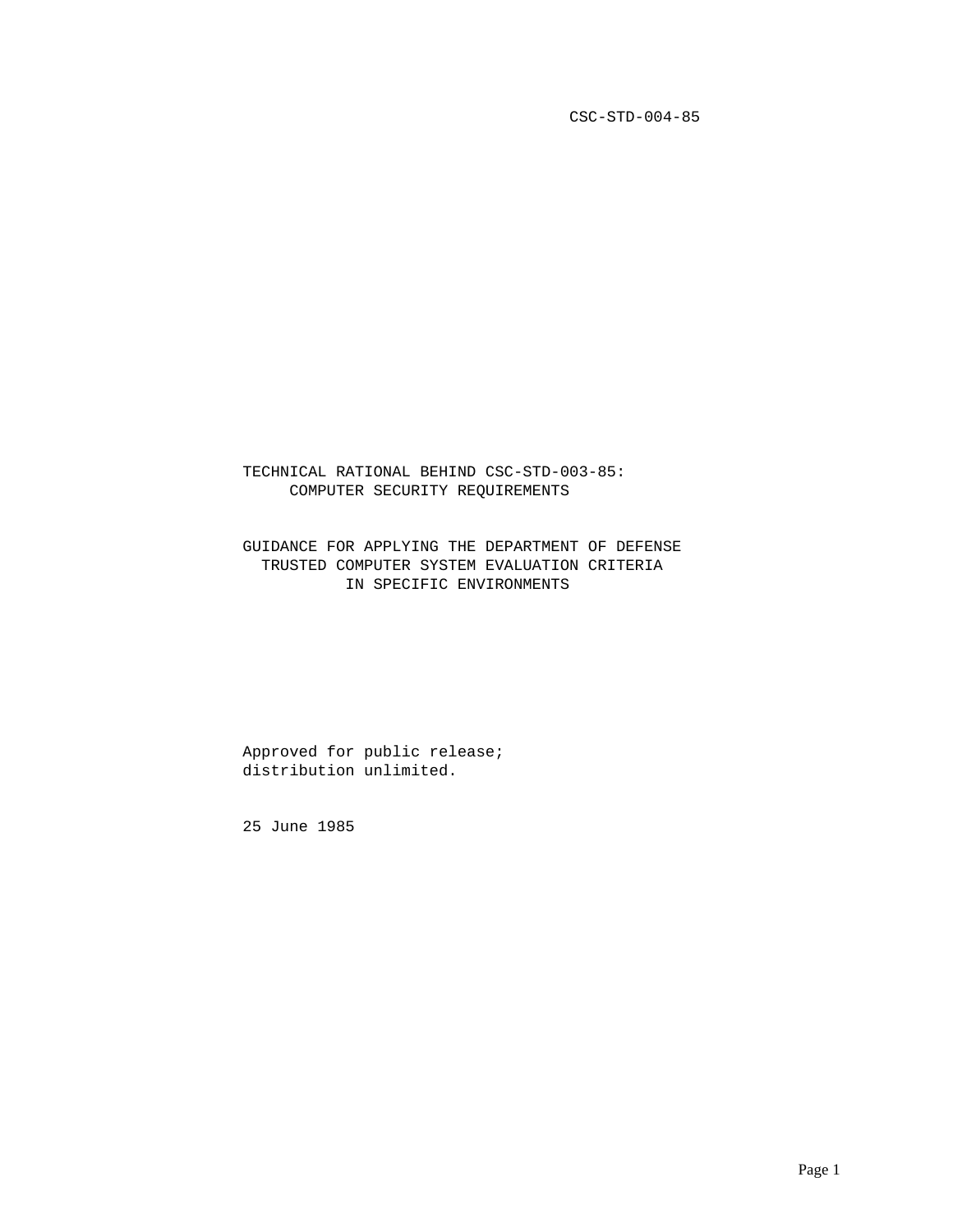CSC-STD-004-85 Library No. S-226,728

## FOREWORD

This publication, Technical Rationale Behind CSC-STD-003-85: Computer Security Requirements--Guidance for Applying the Department of Defense Trusted Computer System Evaluation Criteria in Specific Environments, is being issued by the DoD Computer Security Center (DoDCSC) under the authority of and in accordance with DoD Directive 5215.1, "Computer Security Evaluation Center." This document presents background discussion and rationale for CSC-STD-003-85, Computer Security Requirements--Guidance for Applying the Department of Defense Trusted Computer System Evaluation Criteria in Specific Environments. The computer security requirements identify the minimum class of system required for a given risk index. System classes are those defined by CSC-STD-001-83, Department of Defense Trusted Computer System Evaluation Criteria, 15 August 1983. Risk index is defined as the disparity between the minimum clearance or authorization of system users and the maximum sensitivity of data processed by the system. This guidance is intended to be used in establishing minimum computer security requirements for the processing an-or storage and retrieval of sensitive or classified information by the Department of Defense whenever automatic data processing systems are employed. Point of contact concerning this publication is the Office of Standards and Products, Attention: Chief, Computer Security Standards.

25 June 1985

Robert L. Brotzman Director DoD Computer Security Center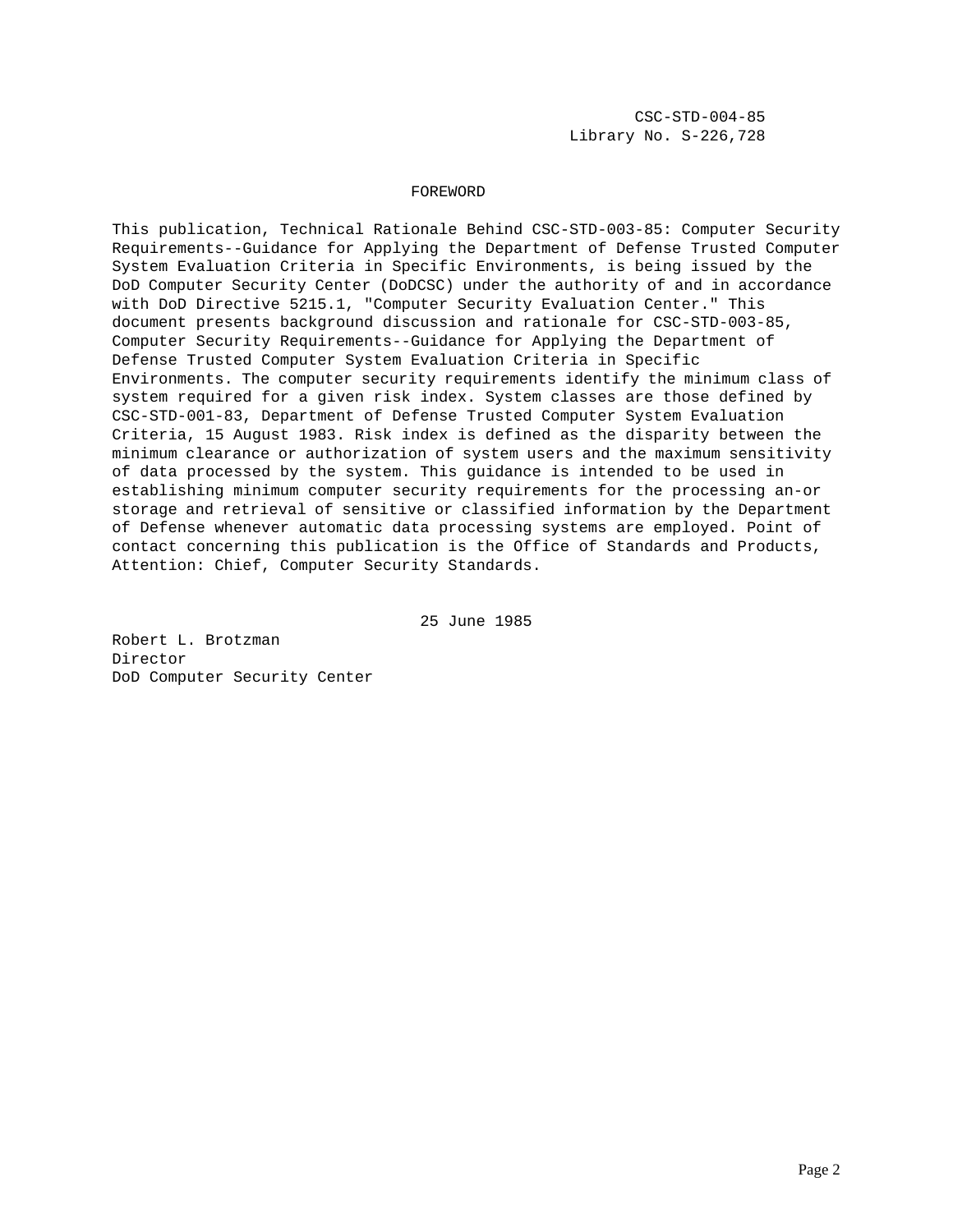## ACKNOWLEDGMENTS

Special recognition is extended to H. William Neugent and Ingrid M. Olson of the MITRE Corporation for performing in-depth analysis of DoD policies and procedures and for preparation of this document.

Acknowledgment is given to the following for formulating the computer security requirements and the supporting technical and procedural rationale behind these requirements: Col Roger R. Schell, formerly DoDCSC, George F. Jelen, formerly DoDCSC, Daniel J. Edwards, Sheila L. Brand, and Stephen F. Barnett, DoDCSC.

Acknowledgment is also given to the following for giving generously of their time and expertise in the review and critique of this document: CDR Robert Emery, OJCS, Dan Mechelke, 902nd Ml Gp, Mary Taylor, DAMI-CIC, Maj. Freeman, DAMI- CIC, Ralph Neeper, DAMI-CIC, Duane Fagg, NAVDAC, H. O. Lubbes, NAVELEX, Sue Berg, OPNAV, Susan Tominack, NAVDAC, Lt Linda Fischer, OPNAV, Eugene Epperly, ODUSD(P), Maj Grace Culver, USAF-SITT, Capt Mike Weidner, ASPO, Alfred W. Arsenault, DoDCSC, James P. Anderson, James P. Anderson & Co., and Dr. John Vasak, MITRE Corporation.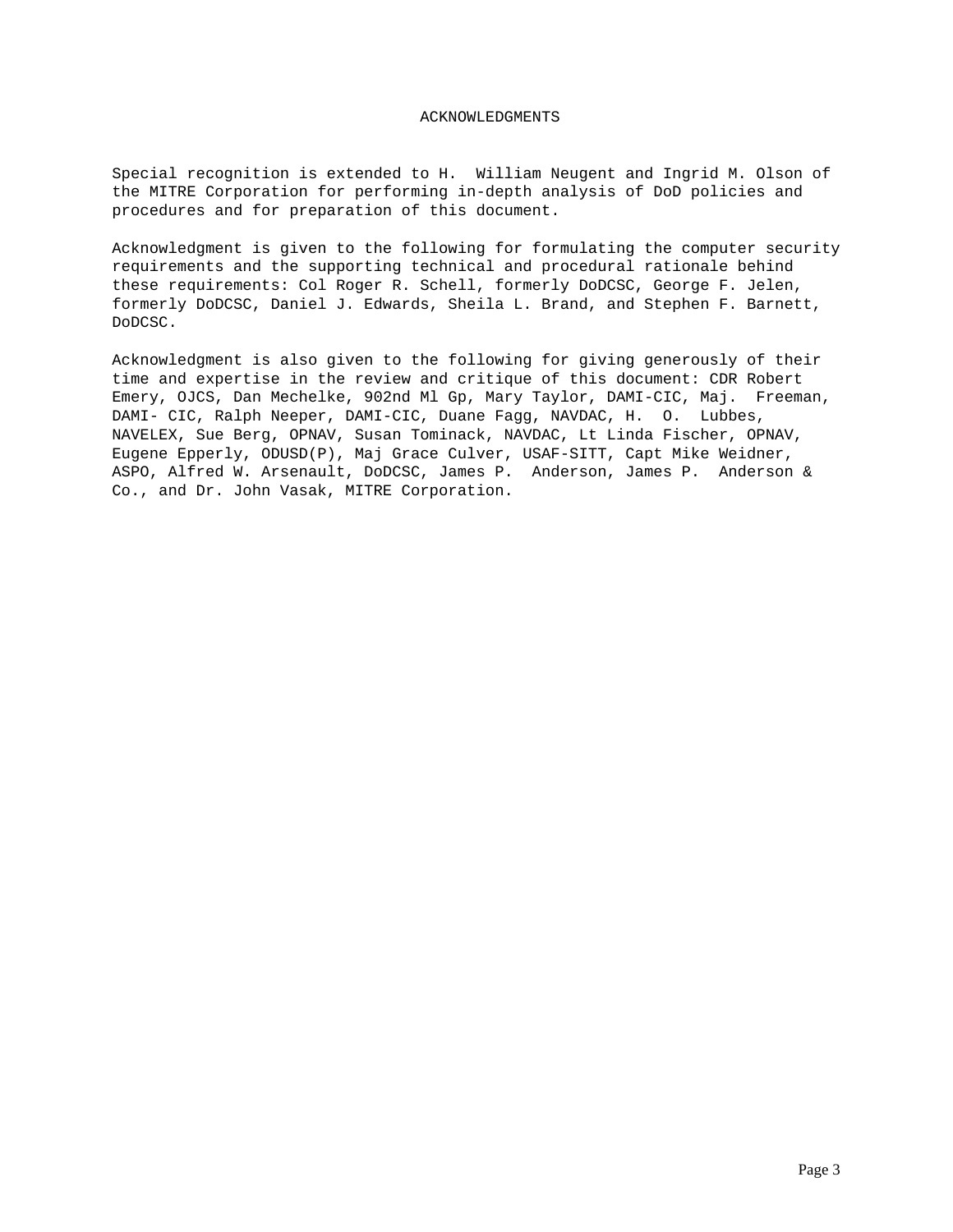# TABLE OF CONTENTS

|                                                | ii  |
|------------------------------------------------|-----|
|                                                | iv  |
| 1 O                                            |     |
| 2.0                                            | 5   |
| 3.0 COMPUTER SECURITY REOUIREMENTS FOR OPEN    |     |
|                                                | 11  |
| 4.0 COMPUTER SECURITY REOUIREMENTS FOR CLOSED  |     |
|                                                | 19  |
|                                                | 23  |
| APPENDIX B: DETAILED DESCRIPTION OF CLEARANCES |     |
|                                                | 2.7 |
|                                                | 31  |
|                                                | 33  |
|                                                | 37  |
|                                                | 39  |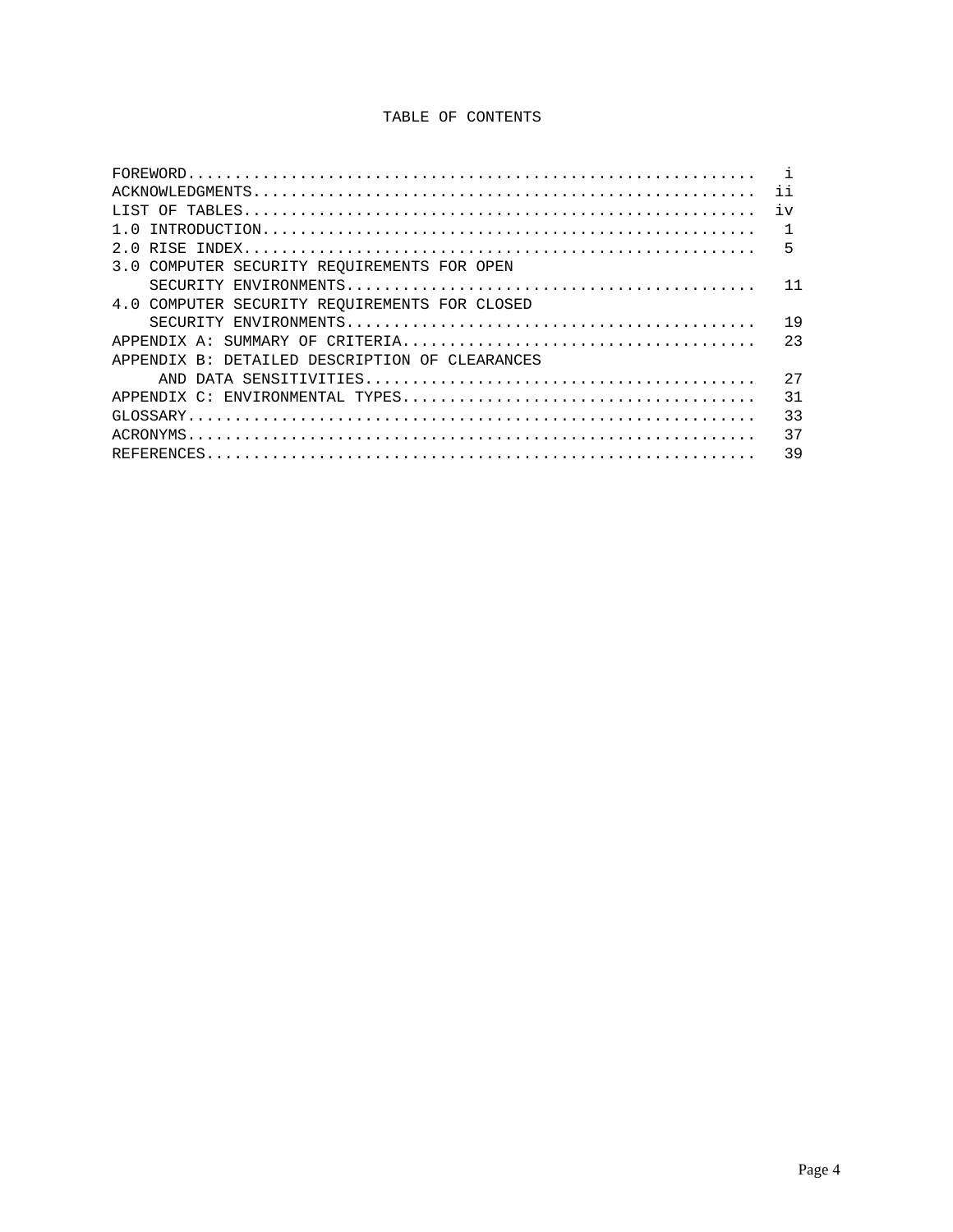# LIST OF TABLES

| Table                                                               |                |
|---------------------------------------------------------------------|----------------|
| 1: Rating Scale for Minimum User Clearance                          | - 6            |
| 2: Rating Scale for Maximum Data Sensitivity                        | $\overline{7}$ |
|                                                                     | -8             |
| 4: Computer Security Requirements for Open Security Environments    | 12             |
| 5: Security Index Matrix for Open Security Environments             | 13             |
| 6: Computer Security Requirements for Closed Security Environments. | 20             |
| 7: Security Index Matrix for Closed Security Environments 21        |                |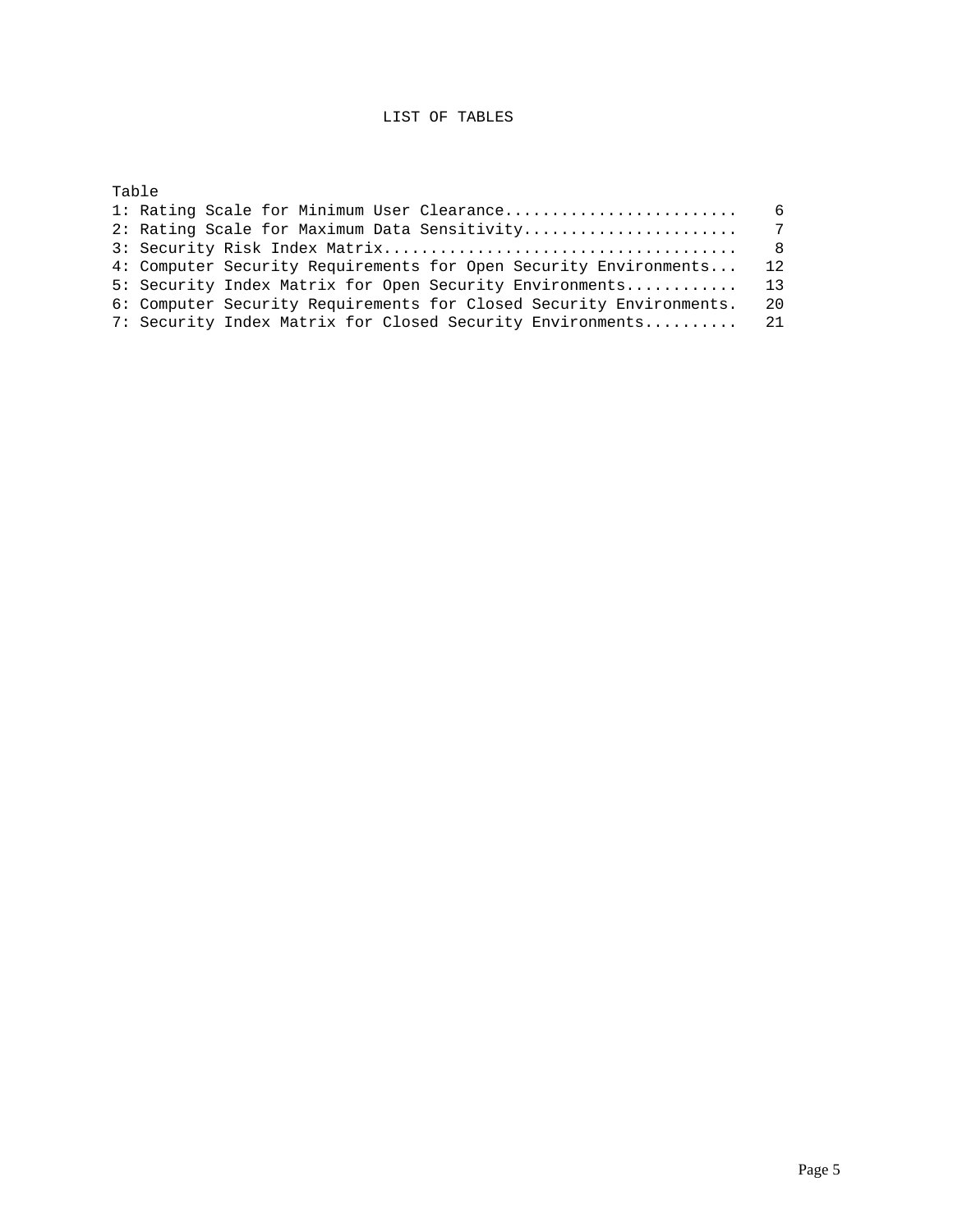## 1.0 INTRODUCTION

The purpose of this technical report is to present background discussion and rationale for Computer Security Requirements--Guidance for Applying the DoD Trusted Computer System Evaluation Criteria in Specific Environments(1) (henceforth referred to as the Computer Security Requirements). The requirements were prepared in compliance with responsibilities assigned to the Department of Defense (DoD) Computer Security Center (DoDCSC) under DoD Directive 5215.1, which tasks the DoDCSC to "establish and maintain technical standards and criteria for the evaluation of trusted computer systems."(2)

DoD computer systems have stringent requirements for security. In the past, these requirements have been satisfied primarily through physical, personnel, and information security safeguards.(3) Recent advances in technology make it possible to place increasing trust in the computer system itself, thereby increasing security effectiveness and efficiency. In turn, the need has arisen for guidance on how this new technology should be used. There are two facets to this required guidance:

- a. Establishment of a metric for categorizing systems according to the security protection they provide.
- b. Identification of the minimum security protection required in different environments.

The DoD Trusted Computer System Evaluation Criteria (henceforth referred to as the Criteria), developed by the DoDCSC, satisfy the first of these two requirements by categorizing computer systems into hierarchical security classes.(4) The Computer Security Requirements satisfy the second requirement by identifying the minimum classes appropriate for systems in different risk environments. They are to be used by system managers in applying the Criteria and thereby in selecting and specifying systems that have sufficient security protection for specific operational environments.

Section 2 of this document discusses the risk index. Section 3 presents a discussion of the Computer Security Requirements for open security environments. Section 4 presents a discussion of the Computer Security Requirements for closed security environments. A summary of the Criteria is contained in Appendix A. Appendix B contains a detailed description of clearances and data sensitivities, and Appendix C describes the environmental types. A glossary provides definitions of many of the terms used in this document.

## 1.1 Scope and Applicability

This section describes the scope and applicability for both this report and the Computer Security Requirements. The primary focus of both documents is on the technical aspects (e.g., hardware, software, configuration control) of computer security, although the two documents also address the relationship between computer security and physical, personnel, and information security. While communications and emanations security are important elements of system security, they are outside the scope of the two documents.

Both documents apply to DoD computer systems that are entrusted with the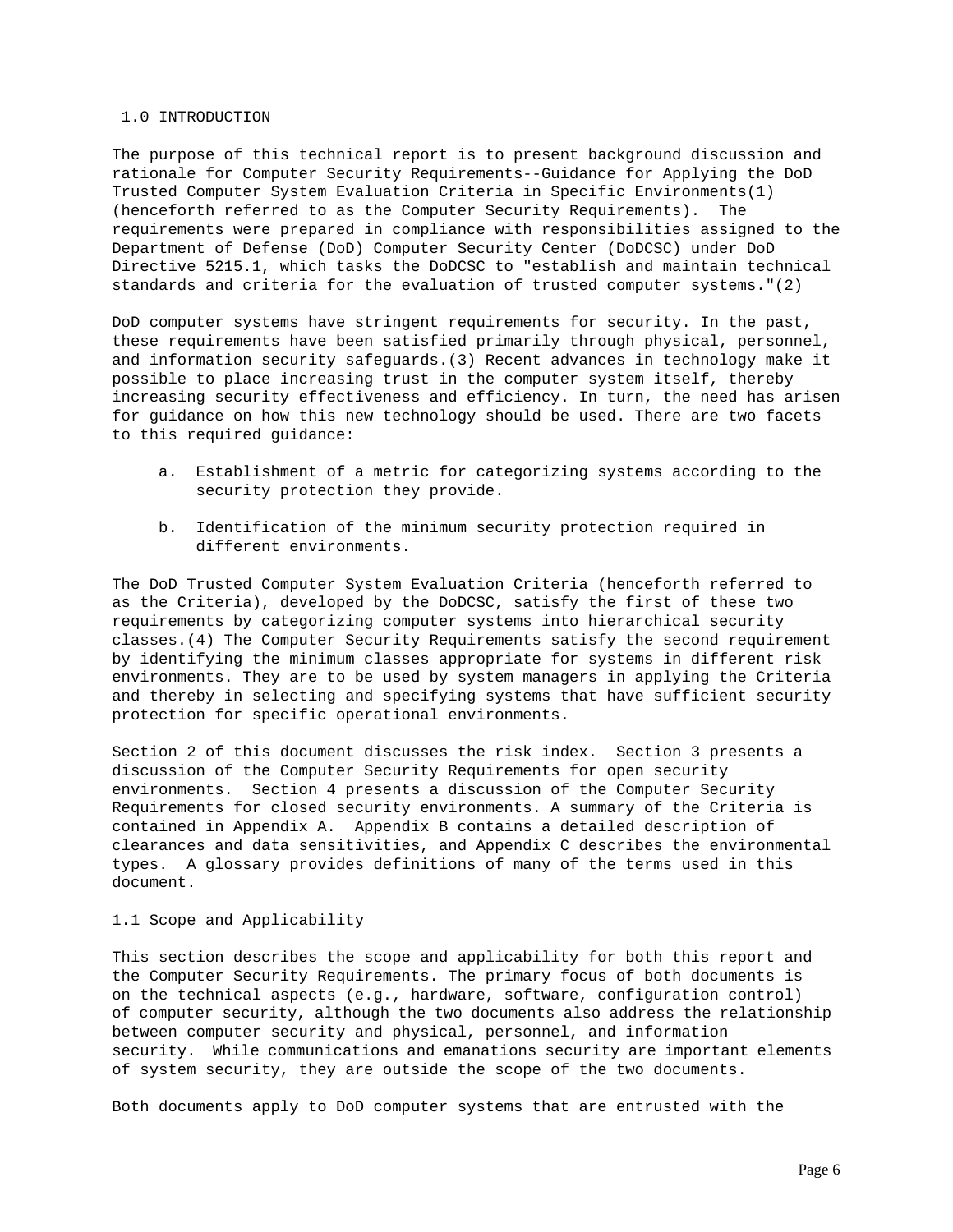protection of information, regardless of whether or not that information is classified, sensitive, national security-related, or any combination thereof. Furthermore, both documents can be applied throughout the DoD.(5,6,7,8,9)

The two documents are concerned with protection against both disclosure and integrity violations. Integrity violations are of particular concern for sensitive unclassified information (e.g., financial data) as well as for some classified applications (e.g., missile guidance data).

The recommendations of both this report and the Computer Security Requirements are stated in terms of classes from the Criteria. Embodied in each class and therefore encompassed within the scope of both documents are two types of requirements: assurance and feature requirements. Assurance requirements are those that contribute to confidence that the required features are present and that the system is functioning as intended. Examples of assurance requirements include modular design, penetration testing, formal verification, and trusted configuration management. Feature requirements encompass capabilities such as labeling, authentication, and auditing.

# 1.2 Security Operating Modes

DoD computer security policy identifies several security operating modes, for which the following definitions are adapted:(10,11,12,13)

- a. Dedicated Security Mode--The mode of operation in which the system is specifically and exclusively dedicated to and controlled for the processing of one particular type or classification of information, either for fulltime operation or for a specified period of time.
- b. System High Security Mode--The mode of operation in which system hardware/software is only trusted to provide need-to-know protection between users. In this mode, the entire system, to include all components electrically and/or physically connected, must operate with security measures commensurate with the highest classification and sensitivity of the information being processed and/or stored. All system users in this environment must possess clearances and authorizations for all information contained in the system, and all system output must be clearly marked with the highest classification and all system caveats, until the information has been reviewed manually by an authorized individual to ensure appropriate classifications and caveats have been affixed.
- c. Multilevel Security Mode--The mode of operation which allows two or more classification levels of information to be processed simultaneously within the same system when some users are not cleared for all levels of information present.
- d. Controlled Mode--The mode of operation that is a type of multilevel security in which a more limited amount of trust is placed in the hardware/software base of the system, with resultant restrictions on the classification levels and clearance levels that may be supported.
- e. Compartmented Security Mode--The mode of operation which allows the system to process two or more types of compartmented information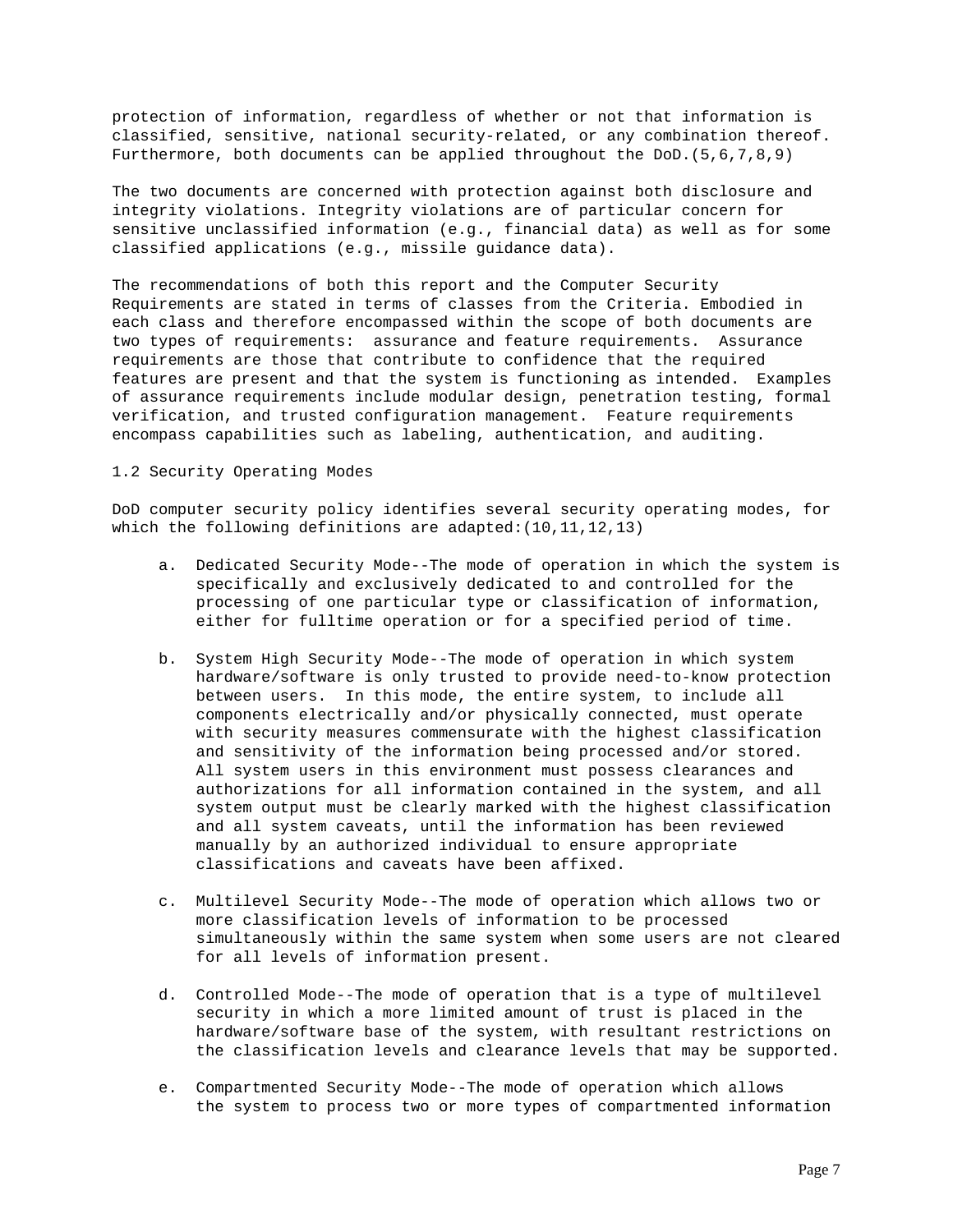(information requiring a special authorization) or any one type of compartmented information with other than compartmented information. In this mode, system access is secured to at least the Top Secret (TS) level, but all system users need not necessarily be formally authorized access to all types of compartmented information being processed and/or stored in the system.

In addition to these security operating modes, Service policies may define other modes of operation. For example, Office of the Chief of Naval Operations (OPNAV) Instruction 5239. IA defines Limited Access Mode for those systems in which the minimum user clearance is uncleared and the maximum data sensitivity is not classified but sensitive (6)

### 2.0 RISK INDEX

The evaluation class appropriate for a system is dependent on the level of security risk inherent to that system. This inherent risk is referred to as that systems risk index. Risk index is defined as follows:

 The disparity between the minimum clearance or authorization of system users and the maximum sensitivity of data processed by a system.

The Computer Security Requirements are based upon this risk index. Although there are other factors that can influence security risk, such as mission criticality, required denial of service protection, and threat severity, only the risk index is used to determine the minimum class of trusted systems to be employed, since it can be uniformly applied in the determination of security risk. The risk index for a system depends on the rating associated with the system's mimimum user clearance (Rmin) taken from Table 1 and the rating associated with the system's maximum data sensitivity (Rmax) taken from Table

2. The risk index is computed as follows:

Case a. If Rmin is less than Rmax, then the risk index is determined by subtracting Rmin from Rmax.2

Risk Index Rmax Rmin

Case b. If Rmin is greater than or equal to Rmax, then 1, if there are categories on the system to which some users are not authorized access;

Risk Index

 0, otherwise (i.e., if there are no categories on the system or if all users are authorized access to all categories)

 Example: For a system with a minimum user clearance of Confidential and maximum data sensititivy of Secret (without categories), Rmin 2 and Rmax 3.

1 Since a clearance implicitly encompasses lower clearance levels (e.g., a Secret- cleared user has an implicit Confidential clearance), the phrase "minimum clearance...of system users" is more accurately stated as "maximum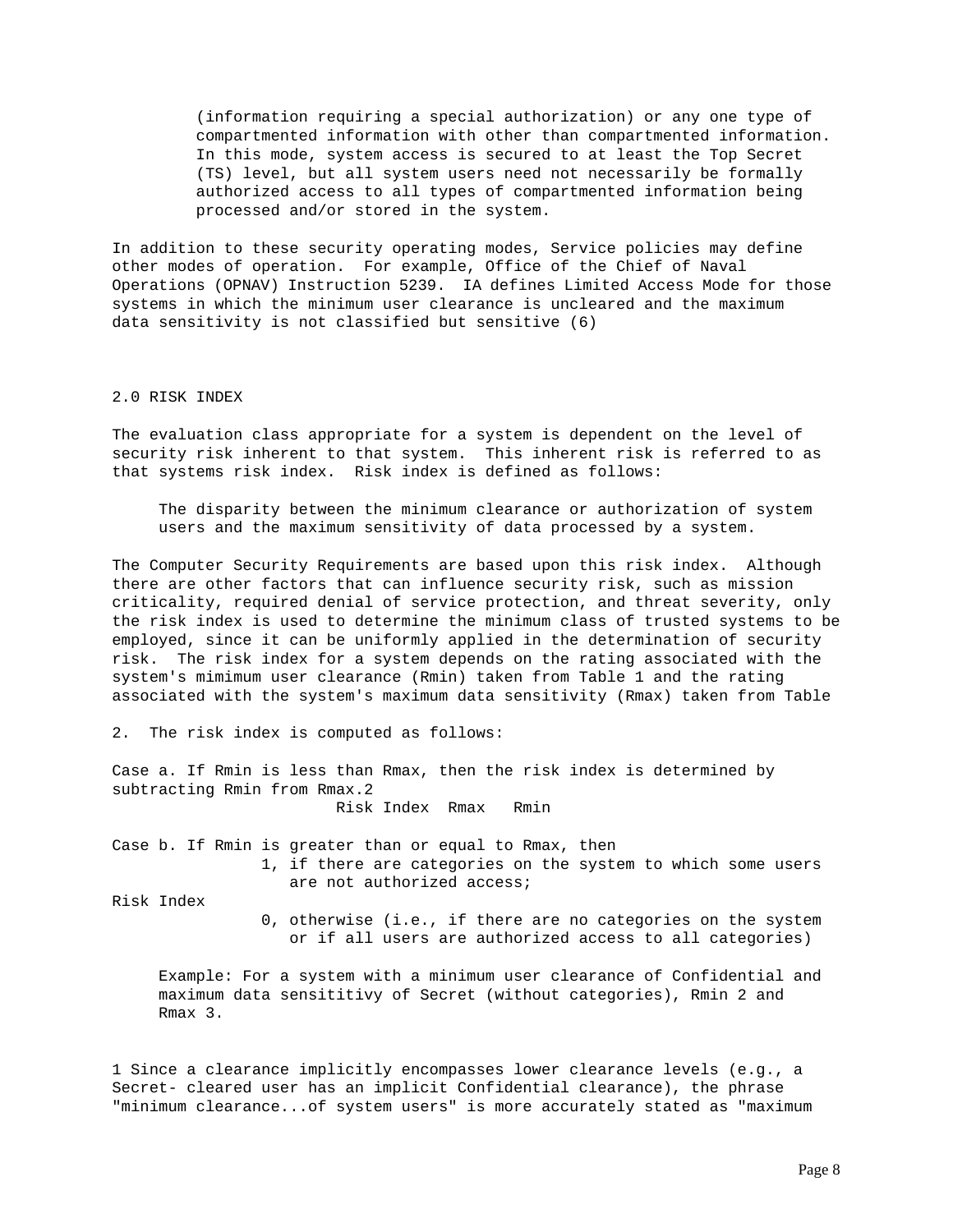clearance of the least cleared system user." For simplicity, this document uses the former phrase.

2 There is one anomalous case in which this formula gives an incorrect result This is the case where the minimum clearance is Top Secret/Background Investigation and the maximum data sensitivity is Top Secret. According to the formula, this gives a risk index of l. In actuality, the risk index in this case is zero. The anomaly results because there are two "levels" of Top Secret clearance and only one level of Top Secret data.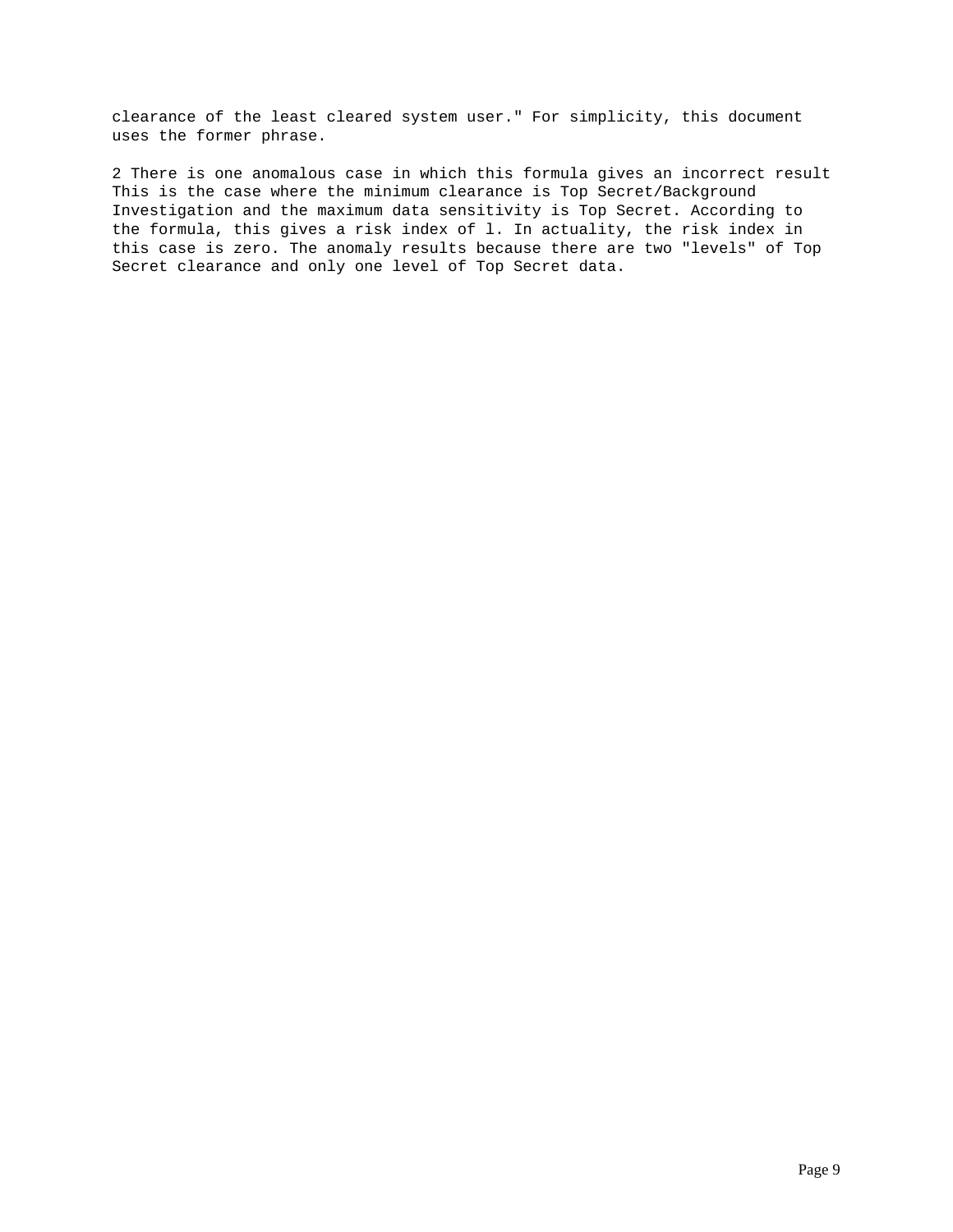# TABLE 1

# RATING SCALE FOR MINIMUM USER CLEARANCE1

| MINIMUM USER CLEARANCE                                                         | RATING |
|--------------------------------------------------------------------------------|--------|
| Uncleared (U)                                                                  |        |
| Not Cleared but Authorized Access to Sensitive Unclassified<br>Information (N) |        |
| Confidential (C)                                                               | 2      |
| Secret(S)                                                                      | 3      |
| Top Secret (TS)/Current Background Investigation (BI)                          |        |
| Top Secret (TS)/Current Special Background Investigation (SBI)                 | 5      |
| One Category (1C)                                                              | 6      |
| Multiple Categories (MC)                                                       |        |

1 See Appendix B for a detailed description of the terms listed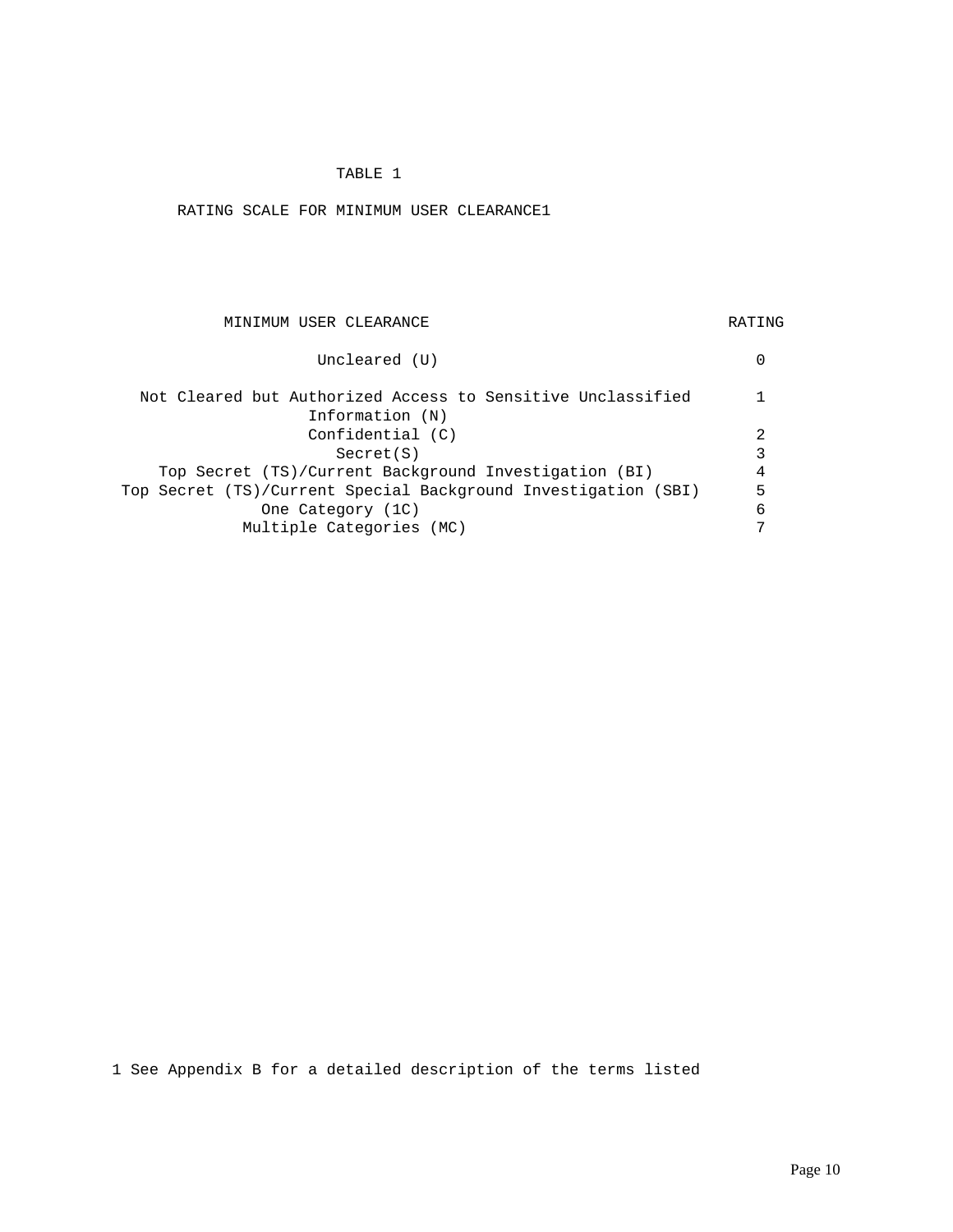# TABLE 2

### RATING SCALE FOR MAXIMUM DATA SENSITIVITY

| MAXIMUM DATA<br>SENSITIVITY                  |                        |                                                                                                          |                |
|----------------------------------------------|------------------------|----------------------------------------------------------------------------------------------------------|----------------|
| RATINGS 2<br>WITHOUT<br>CATEGORIES<br>(Rmax) | RATING<br>(Rmax)       | MAXIMUM DATA SENSITIVITY WITH<br>CATEGORIES1                                                             |                |
| Unclassified (U)                             | $\Omega$               | Not Applicable3                                                                                          |                |
| Not Classified but<br>Sensitives4            | $1 \quad \blacksquare$ | N With One or More Categories                                                                            | $\mathfrak{D}$ |
| Confidential (C)                             | $\mathbf{2}$           | C With One or More Categories                                                                            | 3              |
| Secret(S)                                    | 3                      | S With One or More Categories With No<br>More Than One Category Containing<br>Secret Data                | 4              |
|                                              |                        | S With Two or More Categories Containing 5<br>Secret Data                                                |                |
| Top Secret (TS)                              | 55                     | TS With One or More Categories With No<br>More Than One Category Containing<br>Secret or Top Secret Data | 6              |
|                                              |                        | TS With Two or More Categories                                                                           | 7              |
|                                              |                        | Containing Secret or Top Secret Data                                                                     |                |

1 The only categories of concern are those for which some users are not authorized access to the category. When counting the number of categories, count all categories regardless of the sensitivity level associated with the data. If a category is associated with more than one sensitivity level, it is only counted at the highest level.

2 Where the number of categories is large or where a highly sensitive category is involved, a higher rating might be warranted.

3 Since categories imply sensitivity of data and unclassified data is not sensitive, unclassified data by definition cannot contain categories.

4 N data includes financial, proprietary, privacy, and mission sensitive data. Some situations (e.g., those involving extremely large financial sums or critical mission sensitive data), may warrant a higher rating. The table prescribes minimum ratings

5 The rating increment between the Secret and Top Secret data sensitivity levels is greater than the increment between other adjacent levels. This difference derives from the fact that the loss of Top Secret data causes exceptionally grave damage to the national security, whereas the loss of Secret data causes only serious damage. (4)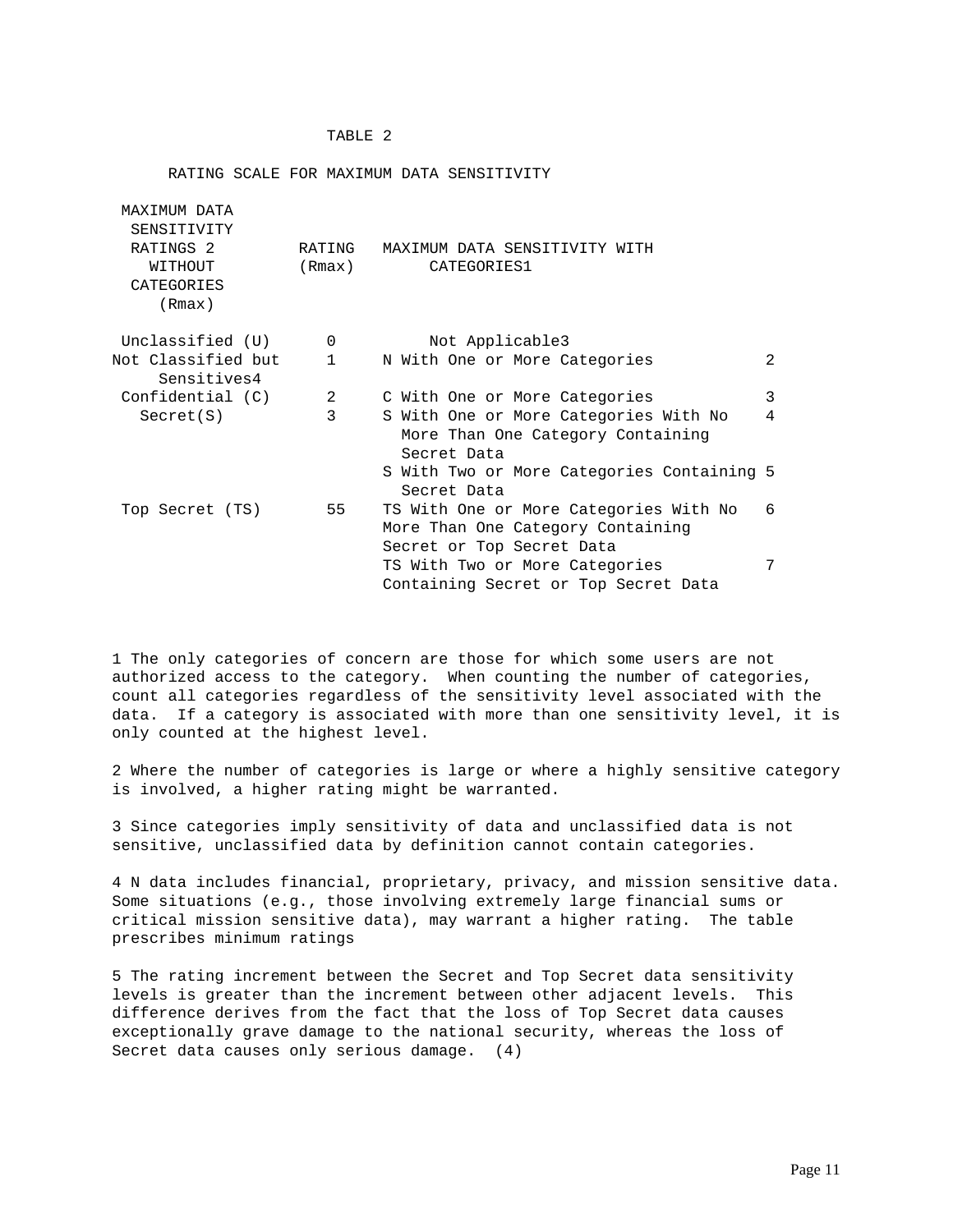# TABLE 3 SECURITY RISK INDEX MATRIX

|                     |                | U        | N        | C              | S        | TS       | 1 <sup>C</sup> | МC |
|---------------------|----------------|----------|----------|----------------|----------|----------|----------------|----|
|                     | U              | $\Omega$ | 1        | $\overline{2}$ | 3        | 4        | 5              | 6  |
|                     | N              | 0        | 0        | 1              | 2        | 4        | 5              | 6  |
| Minimum             | C              | 0        | 0        | 0              | 1        | 3        | 4              | 5  |
| Clearance<br>or     | S              | 0        | 0        | 0              | $\Omega$ | 2        | 3              | 4  |
| Authorization<br>of | TS(BI)         | 0        | $\Omega$ | $\Omega$       | $\Omega$ | $\Omega$ | 2              | 3  |
| System Users        | TS(SBI)        | 0        | 0        | 0              | $\Omega$ | $\Omega$ | 1              | 2  |
|                     | 1 <sup>C</sup> | $\Omega$ | 0        | 0              | $\Omega$ | 0        | 0              |    |
|                     | MC             | 0        | 0        | 0              | 0        | 0        | 0              |    |

#### Maximum Data Sensitivity

U = Uncleared or Unclassified N = Not Cleared but Authorized Access to Sensitive Unclassified Information or Not Classified but Sensitive C = Confidential S = Secret TS = Top Secret TS(BI) = Top Secret (Background Investigation) TS(SBI) = Top Secret (Special Background Investigation) 1C = One Category MC = Multiple Categories

In situations where the local environment indicates that additional risk factors are present, a larger risk index may be warranted. Table 2 and the above discussion show how the presence of nonhierarchical sensitivity categories such as NOFORN (Not Releasable to Foreign Nationals) and PROPIN (Caution- Proprietary Information Involved) influences the ratings.(14) Compartmented information is also encompassed by the term sensitivity categories as is information revealing sensitive intelligence sources and methods. A' subcategory (and a subcompartment) is considered to be independent from the category to which it is subsidiary.

Table 3 presents a matrix summarizing the risk' indices corresponding to the various clearance/sensitivity pairings. For simplicity no categories are associated with the maximum data sensitivity levels below Top Secret.

### 3.0 COMPUTER SECURITY REQUIREMENTS FOR OPEN SECURITY ENVIRONMENTS

This section discusses the application of the Computer Security Requirements to systems in open security environments. An open security environment is one in which system applications are not adequately protected against the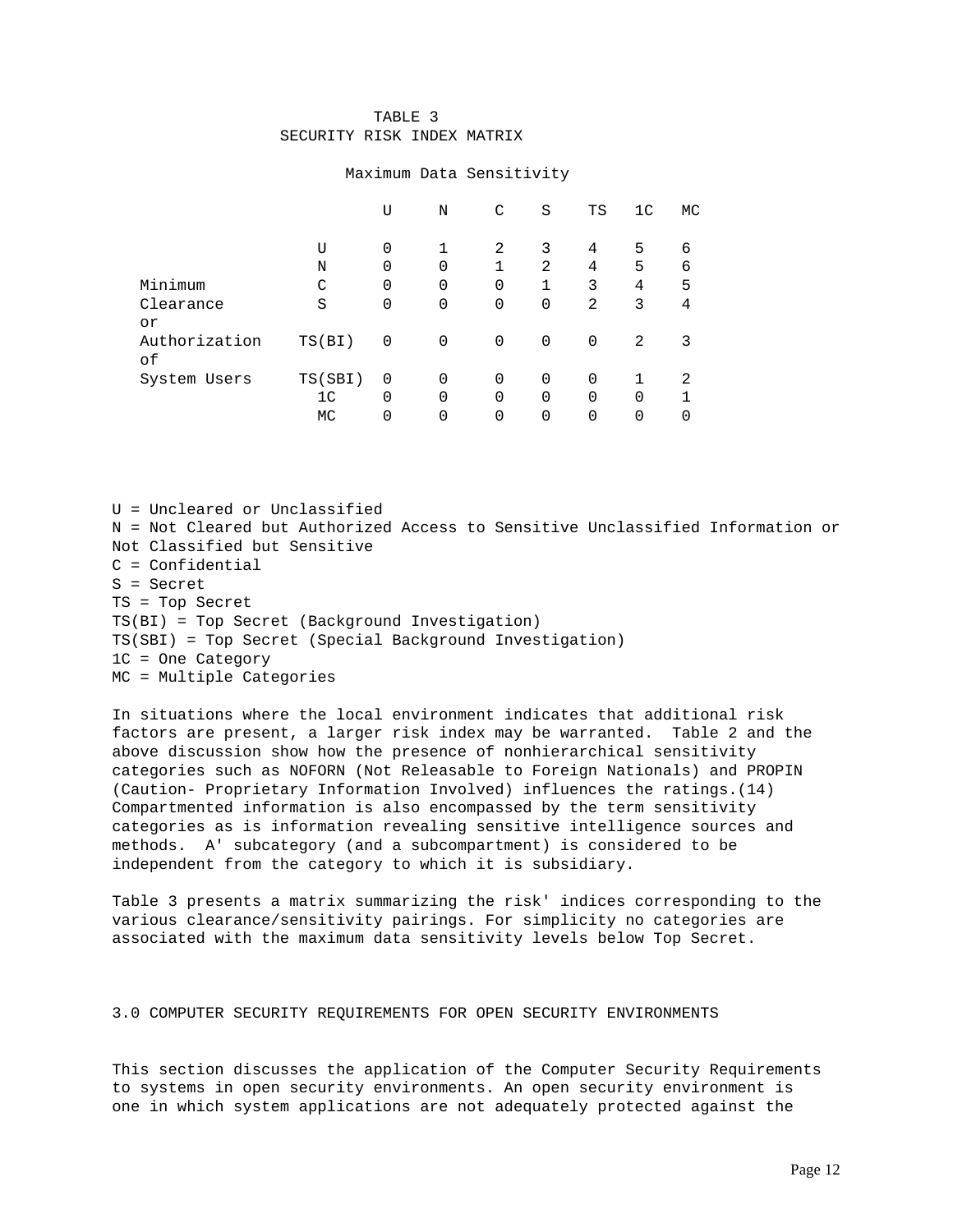insertion of malicious logic. Appendix C describes malicious logic and the open security environment in more detail.

3.1 Recommended Classes

Table 4 presents the minimim evaluation class identified in the Computer Security Requirements for different risk indices in an open security environment. Table 5 illustrates the impact of the requirements on individual minimum clearance/maximum data sensitivity pairings, where no categories are associated with maximum data sensitivity below Top Secret. The minimum evaluation class is determined by finding the matrix entry corresponding to the minimum clearance or authorization of system users and the maximum sensitivity of data processed by the system.

 Example: If the minimum clearance of system users is Secret and the maximum sensitivity of data processed is Top Secret (with no categories), then the risk index is 2 and a class B2 system is required.

The classes identified are minimum values. Environmental characteristics must be examined to determine whether a higher class is warranted. Factors that might argue for a higher evaluation class include the following:

- a. High volume of information at the maximum data sensitivity.
- b. Large number of users with minimum clearance.

Both of these factors are often present in networks.

The guidance embodied in the Computer Security Requirements is best used during system requirements definition to determine which class of trusted system is required given the risk index envisioned for a specific environment. They are also of use in determining which choices are feasible given either the maximum sensitivity of data to be processed or minimum user clearance or authorization requirements. The Computer Security Requirements can also be used in a security evaluation to determine whether system safeguards are sufficient.

3.2 Risk index and Operational Modes

Situations with a risk index of zero encompass systems operating in system high or dedicated mode. Systems operating in dedicated mode--in which all users have both the clearance and the need-to-know for all information in the system--do not need to rely on hardware and software protection measures for security.(10) Therefore, no minimum level of trust is prescribed. However, because of the integrity and denial of service requirements of many systems, additional protective features may be warranted.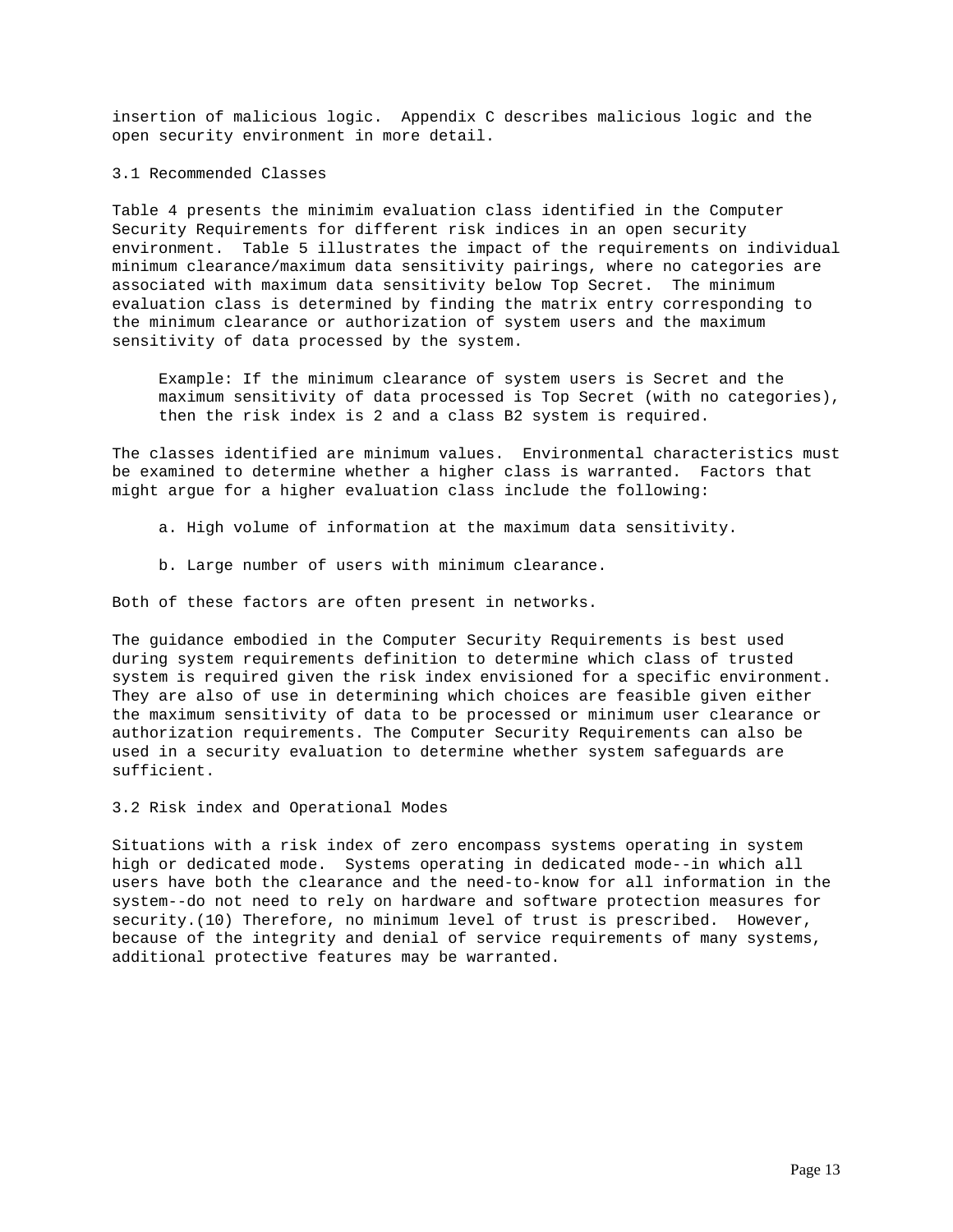| COMPUTER SECURITY | REQUIREMENTS FOR OPEN SECURITY<br>ENVIRONMENTS           |                            |
|-------------------|----------------------------------------------------------|----------------------------|
| RISK INDEX        | SECURITY OPERATING<br>MODE                               | MINIMUM CRITERIA<br>CLASS1 |
| $\Omega$          | Dedicated                                                | No Prescribed<br>Minimum2  |
| $\Omega$          | System High                                              | C <sub>23</sub>            |
| $\mathbf{1}$      | Limited Access, Controlled,<br>Compartmented, Multilevel | <b>B14</b>                 |
| 2                 | Limited Access, Controlled,<br>Compartmented, Multilevel | B <sub>2</sub>             |
| 3                 | Controlled, Multilevel                                   | B <sub>3</sub>             |
| 4                 | Multilevel                                               | A1                         |
| 5                 | Multilevel                                               | $\star$                    |
| 6                 | Multilevel                                               | $\star$                    |
| 7                 | Multilevel                                               | $\star$                    |

1 The asterisk (\*) indicates that computer protection for environments with that risk index are considered to be beyond the state of current technology. Such environments must augment technical protection with personnel or administrative security safeguards.

2 Although there is no prescribed minimum, the integrity and denial of service requirements of many systems warrant at least class C1 protection.

3 If the system processes sensitive or classified data, at least a class C2 system is required. If the system does not process sensitive or classified data, a class C1 system is sufficient.

4 Where a system processes classified or compartmented data and some users do not have at least a Confidential clearance, or when there are more than two types of compartmented information being processed, at least a class B2 system is required.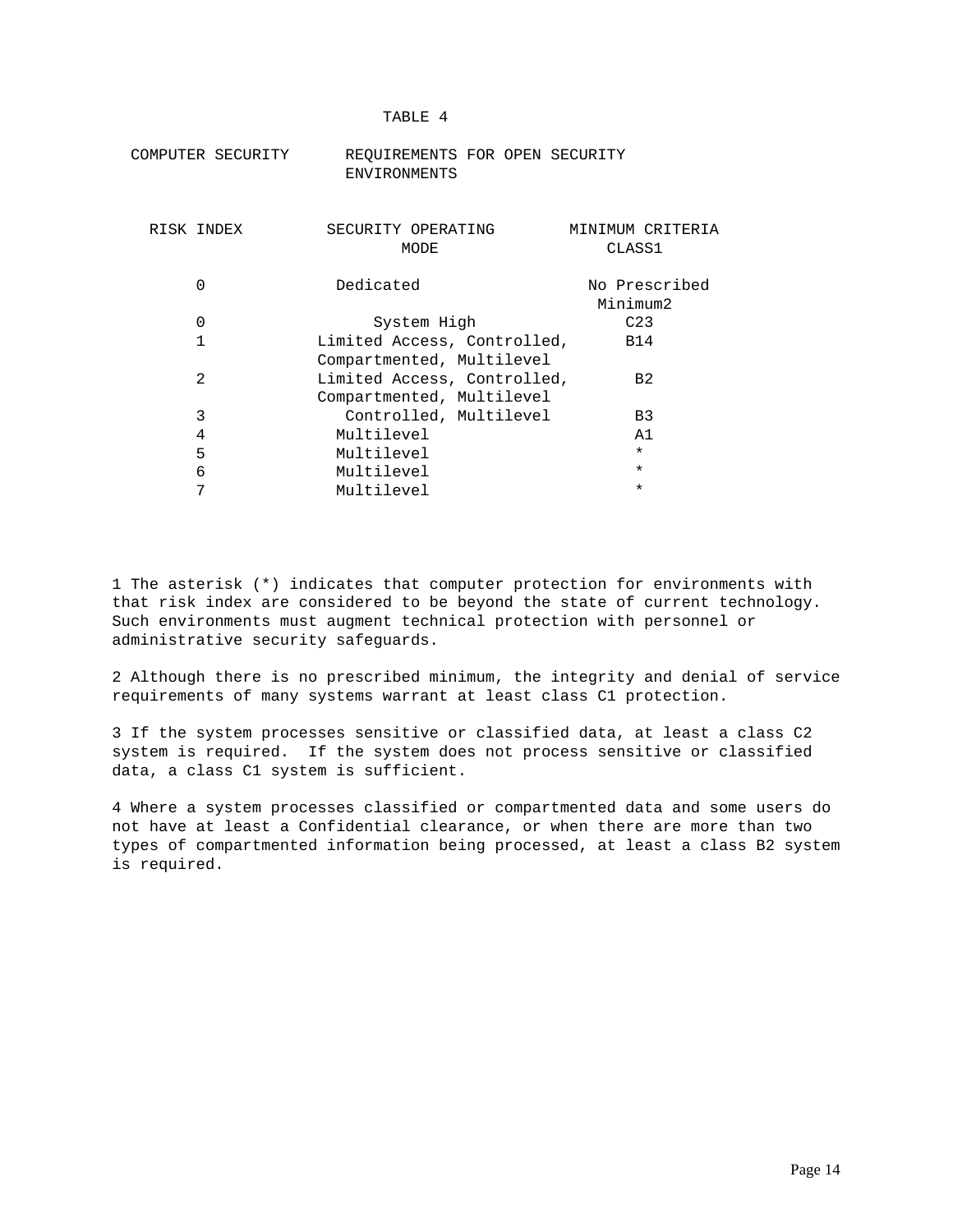### TABLE 5

## SECURITY INDEX MATRIX FOR OPEN SECURITY ENVIRONMENTS1

# Maximum Data Sensitivity

|                         |                | U  | N              | C              | S              | TS             | 1 <sup>C</sup>  | 1M             |
|-------------------------|----------------|----|----------------|----------------|----------------|----------------|-----------------|----------------|
|                         | U              | C1 | B1             | B <sub>2</sub> | B <sub>3</sub> | $\star$        | $\star$         | $\star$        |
| Minimum                 | N              | C1 | C <sub>2</sub> | B <sub>2</sub> | B <sub>2</sub> | A1             | $\star$         | $\star$        |
| Clearance or<br>Author- | $\mathcal{C}$  | C1 | C <sub>2</sub> | C <sub>2</sub> | <b>B1</b>      | B <sub>3</sub> | A1              | $\star$        |
| ization<br>of System    | S              | C1 | C <sub>2</sub> | C <sub>2</sub> | C <sub>2</sub> | B <sub>2</sub> | B <sub>3</sub>  | A1             |
| Users                   | TS(BI)         | C1 | C <sub>2</sub> | C <sub>2</sub> | C <sub>2</sub> | C <sub>2</sub> | B <sub>2</sub>  | B <sub>3</sub> |
|                         | TS(SBI)        | C1 | C <sub>2</sub> | C2             | C <sub>2</sub> | C2             | <b>B1</b>       | B <sub>2</sub> |
|                         | 1 <sup>C</sup> | C1 | C <sub>2</sub> | C <sub>2</sub> | C <sub>2</sub> | C2             | C <sub>22</sub> | <b>B13</b>     |
|                         | MC             | C1 | C <sub>2</sub> | C <sub>2</sub> | C <sub>2</sub> | C <sub>2</sub> | C <sub>22</sub> | C22            |

1 Environments for which either C1 or C2 is given are for systems that operate in system high mode. No minimum level of trust is prescribed for systems that operate in dedicated mode. Categories are ignored in the matrix, except for their inclusion at the TS level.

2 It is assumed that all users are authorized access to all categories present in the system. If some users are not authorized for all categories, then a class B1 system or higher is required.

3 Where there are more than two categories, at least a class B2 system is required.

U = Uncleared or Unclassified N = Not Cleared but Authorized Access to Sensitive Unclassified Information or Not Classified but Sensitive C = Confidential S = Secret TS = Top Secret TS(BI) = Top Secret (Background Investigation) TS(SBI) = Top Secret (Special Background Investigation) 1C = One Category MC = Multiple Category

In system high mode, all users have sufficent security clearances and category authorizations for all data, but some users do not have a need-to-know for all information in the system.(10) Systems that operate in system high mode thus are relied on to protect information from users who do not have the appropriate need-to-know. Where classified or sensitive unclassified data is involved, no less than a class C2 system is allowable due to the need for individual accountability.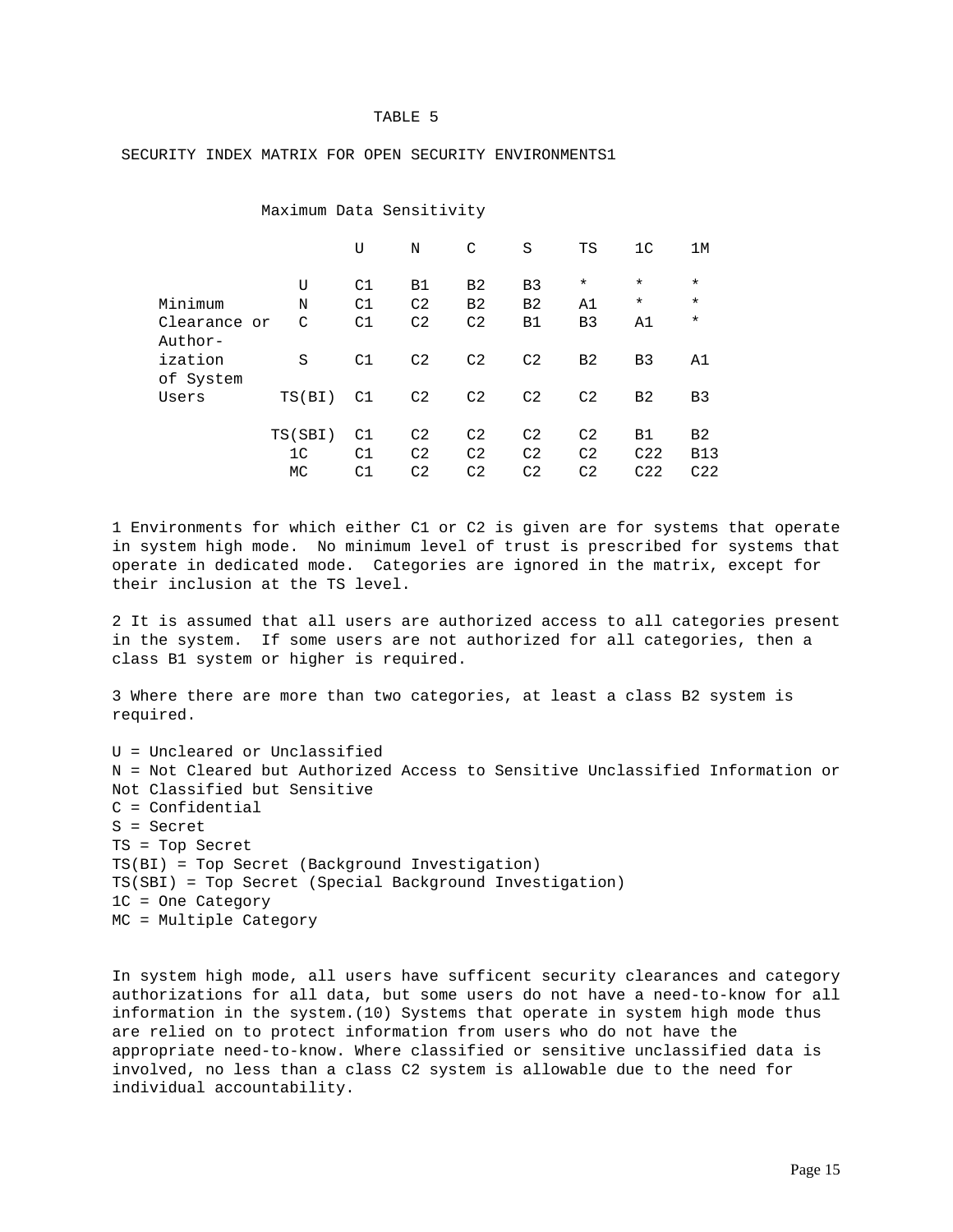In accordance with policy, individual accountability requires that individual system users be uniquely identified and an automated audit trail kept of their actions. Class C2 systems are the lowest in the hierarchy of trusted systems to provide individual accountability and are therefore required where sensitive or classified data is involved. The only case where no sensitive or classified data is involved is the case in which the maximum sensitivity of data is unclassified. In this case, hardware and software controls are still required to allow users to protect project or private information and to keep other users from accidentally reading or destroying their data. However, since there is no officially sensitive data involved, individual accountability is not required and a class C1 system suffices. In system high mode sensitivity labels are not required for making access control decisions. In this mode access is based on the need-to-know, which is based on permissions (e.g., group A has access to file A), not on sensitivity labels. The type of access control used to provide need-to-know protection is called discretionary access control. It is defined as a means of restricting access to objects based on the identity of subjects and/or groups to which the subjects belong. All systems above Division D provide discretionary access control mechanisms. These mechanisms are more finely grained in class C2 systems than in Class C1 systems in that they provide the capability of including or excluding access to the granularity of a single user. Division C systems (C1 and C2) do not possess the capability to provide trusted labels on output. Therefore, output from these systems must be labeled at the system high level and manually reviewed by a responsible individual to determine the correct sensitivity prior to release beyond the perimeter of the system high protections of the system.(10)

Environments with a risk index of 1 or higher encompass systems operating in controlled, compartmented, and multilevel modes. These environments require mandatory access control, which is the type of access control used to provide protection based on sensitivity labels. It is defined as a means of restricting access to objects based on the sensitivity (as represented by a label) of the information contained in the objects and the formal clearance or authorization of subjects to access information of such sensitivity. Division B and A systems provide mandatory access control, and are therefore required for all environments with risk indices of 1 or greater.

The need for internal labeling has a basis in policy, in that DoD Regulation 5200.1-R requires computer systems that process sensitive or classified data to provide internal classification markings.(3) Other requirements also exist.

 Example: The DCID entitled "Security Controls on the Dissemination of Intelligence Information" requires that security control markings be "associated (in full or abbreviated form) with data stored or processed in automatic data processing systems."(14)

Sensitivity labeling is also required for sensitive unclassified data.(15,16)

 Example: Data protected by Freedom of Information (FOI) Act exemptions must be labeled as being "exempt from mandatory disclosure under the FOI Act."(15)

This example illustrates not only the need for labeling but also the fact that the purpose of FOI Act exemptions is to provide access control protection for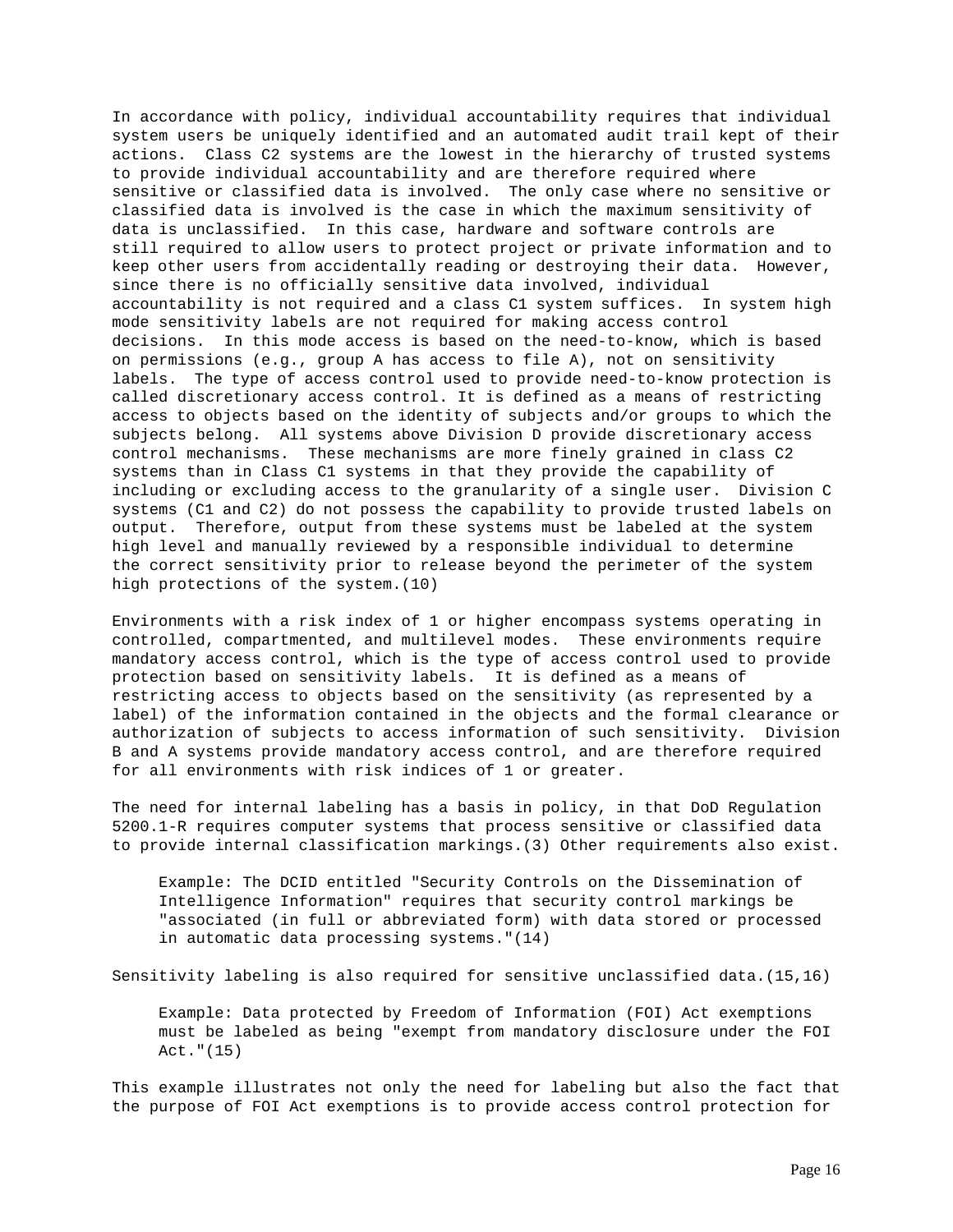sensitive data. In summary, it is a required administrative security practice that classified and unclassified sensitive information be labeled and controlled based on the labels. It follows that prudent computer security practice requires similar labeling and mandatory access control.

The minimum class recommended for environments requiring mandatory access control is class B1, since class B1 systems are the lowest in the hierarchy of trusted systems to provide mandatory access control.

 Example: Where no categories are involved, systems with minimum clearance/maximum data sensitivity pairings of U/N and C/S have a risk index of 1 and thus require at least a class B1 system.

Some systems that operate in system high mode use mandatory access control for added protection within the system high environment, even though the controls are not relied upon to properly label and protect data passing out of the system high environment. There has also been a recommendation that mandatory access controls (i.e., class B1 or higher systems) be used whenever data at two or more sensitivity levels is being processed, even if everyone is fully cleared, in order to reduce the likelihood of mixing data from files of higher sensitivity with data of files of lower sensitivity and releasing the data at the lower sensitivity.(17) These points reaffirm the fact that the classes identified in the requirements are minimum values.

This report emphasizes that output from a system operating in system high mode must be stamped with the sensitivity and category labels of the most sensitive data in the system until the data is examined by a responsible individual and its true sensitivity level and category are determined. If a system can only be trusted for system high operation, its labels cannot be assumed to accurately reflect data sensitivity. The use of division B or A systems does not necessarily solve this problem.

 Example: Take the case of a system in an open security environment that processes data classified up to Secret and supports some users who have only Confidential clearances. According to the requirements, such a situation represents a risk index of 1 and thus requires a class B1 system. Some of the reports produced by the system might be unclassified. Nevertheless, such a report cannot be forwarded to uncleared people until the report is examined and its contents determined to be unclassified. Without the existence of such a review, the recipient becomes an indirect user and the risk index becomes 3. A class B1 system no longer provides adequate data protection. Therefore, even though the system is trusted to properly label and segregate Confidential and Secret data, it is not simultaneously trusted to properly label and segregate unclassified data.

Systems with a risk index of 2 require more trust than can be placed in a class B1 system. Where no categories are involved, class B2 systems are the minimum required for minimum clearance/maximum data sensitivity pairings such as U/C, N/S and S/TS, all of which have a risk index of 2. Class B2 systems have several characteristics that justify this increased trust:

 a. The Trusted Computing Base (TCB) is carefully structured into protection-critical and nonprotection-critical elements. The TCB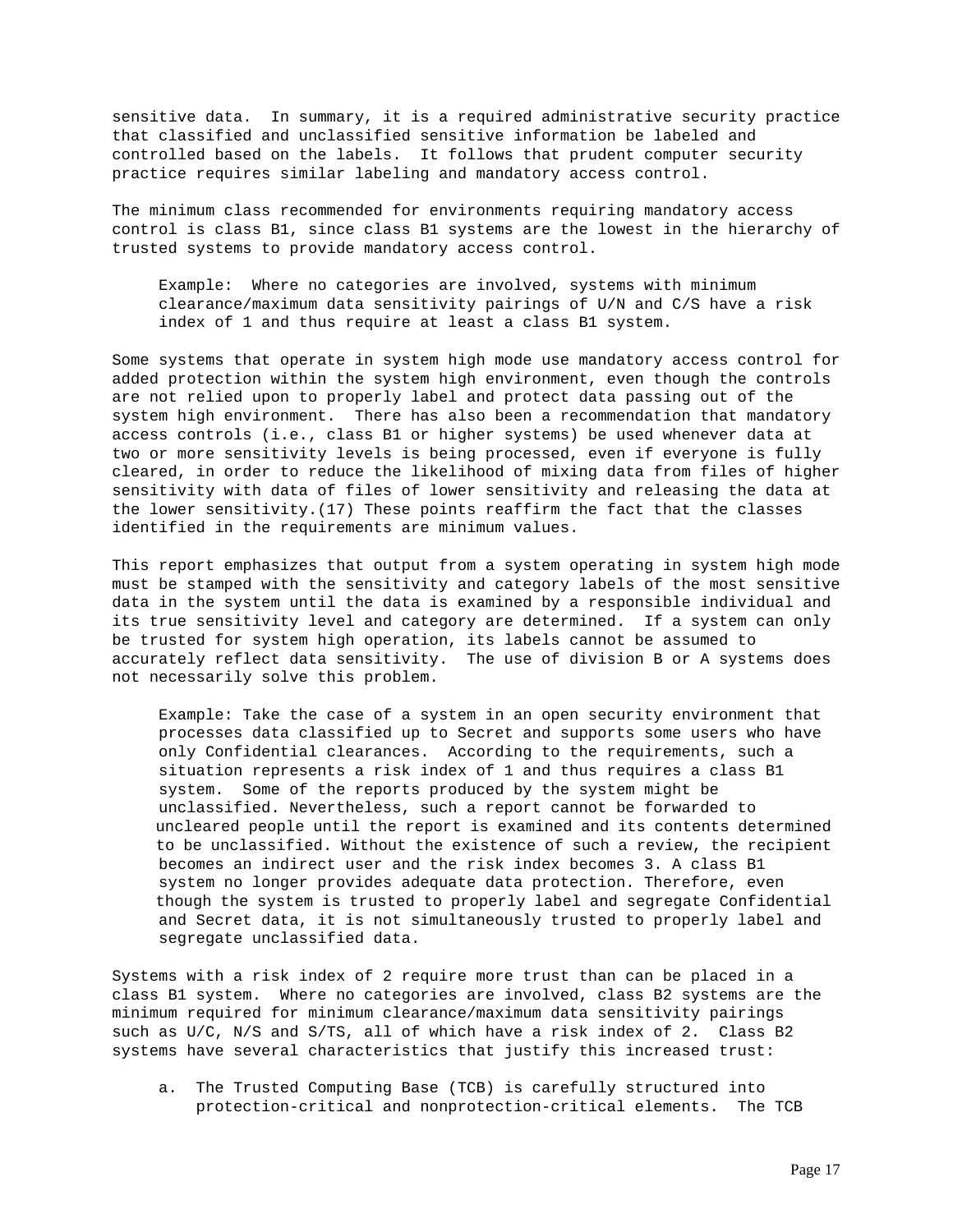interface is well defined, and the TCB design and implementation enable it to be subjected to more thorough testing and more complete review.

- b. The TCB is based on a clearly defined and documented formal security policy model that requires the discretionary and mandatory access control enforcement found in class B1 systems to be extended to all subjects and objects in the system. That is, security rules are more rigorously defined and have a greater influence on system design.
- c. Authentication mechanisms are strengthened, making it more difficult for a malicious user or malicious software to improperly intervene in the login process.
- d. Stringent configuration management controls are imposed for life cycle assurance.
- e. Covert channels are addressed to defend against their exploitation by malicious software.(18) A covert channel is a communication channel that violates the system's security policy.

Because of these and other characteristics, class B2 systems are relatively resistant to penetration. A risk index of 3, however, requires greater resistance to penetration. Class B3 systems are highly resistant to penetration and are the minimum required for situations with a risk index of 3 such as those with minimum clearance/maximum data sensitivity pairings of U/S, C/TS, S/TS with one category, and TS(BI)/TS with multiple categories. Characteristics that distinguish class B3 from class B2 systems include the following:

- a. The TCB must satisfy the reference monitor requirements that it mediate all accesses of subjects to objects, be tamperproof, and be small enough to be subjected to analysis and tests. Much effort is thus spent on minimizing TCB complexity.
- b. Enhancements are made to system audit mechanisms and system recovery procedures.
- c. Security management functions are performed by a security administrator rather than a system administrator.

While several new features have been added to class B3 systems, the major distinction between class B2 and class B3 systems is the increased trust that can be placed in the TCB of a class B3 system. The most trustworthy systems defined by the Criteria are class Al systems. Class Al systems can be used for situations with a risk index of 4, such as the following minimum clearance/maximum data sensitivity pairings: N/TS, C/TS with one category, and S/TS with multiple categories. Class Al systems are functionally equivalent to those in class B3 in that no additional architectural features or policy requirements are added. The distinguishing characteristic of systems in this class is the analysis derived from formal design specification and verification techniques and the resulting high degree of assurance that the TCB is correctly implemented. In addition, more stringent configuration management is required and procedures are established for securely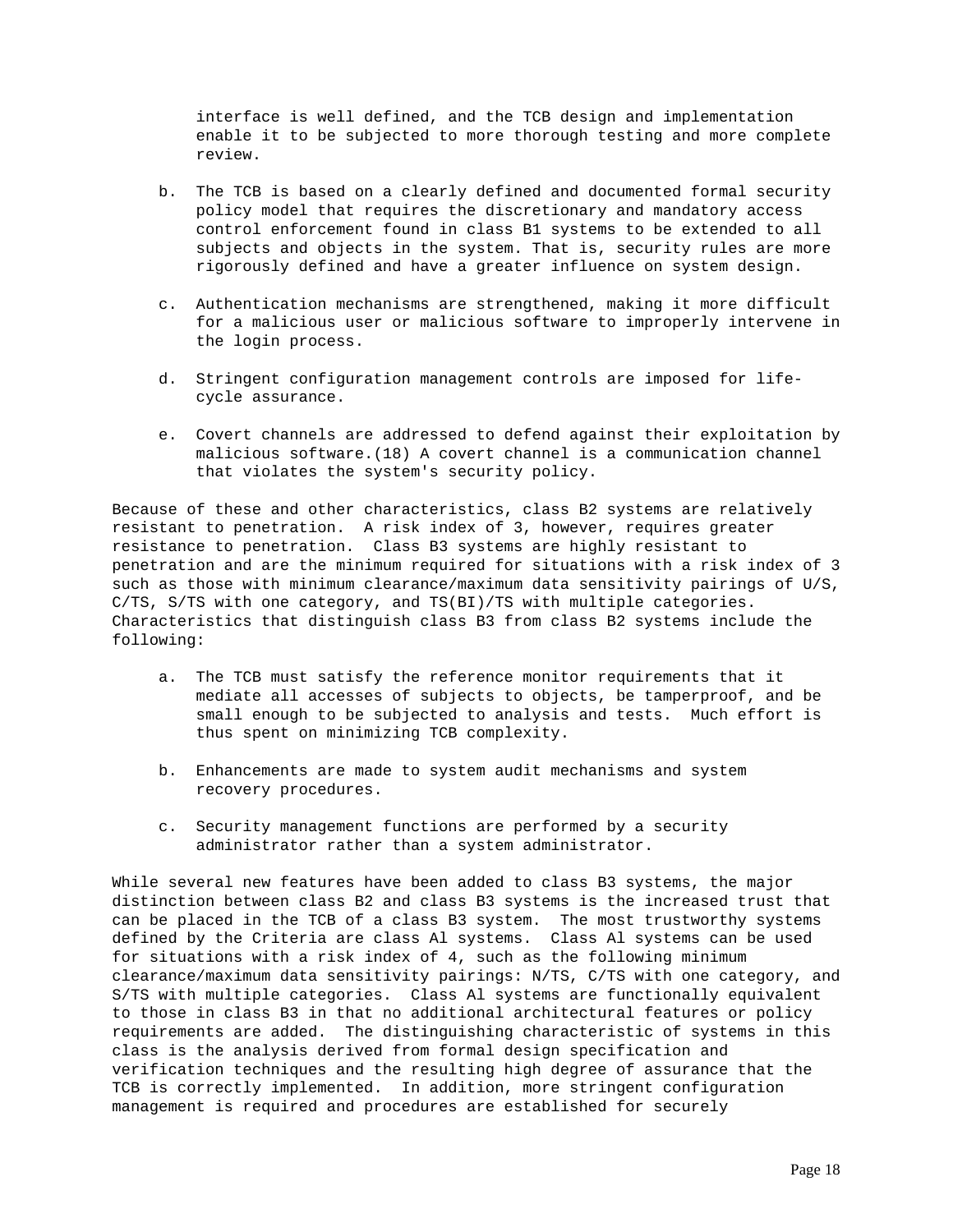distributing the system to sites.

The capability to support systems in open security environments with a risk index of 5 or greater is considered to be beyond the state-of-the-art. For example, technology today does not provide adequate security protection for an open environment with uncleared users and Top Secret data. Such environments must rely on physical, personnel, or information security solutions or on such technical approaches as periods processing.

# 4.0 COMPUTER SECURITY REQUIREMENTS FOR CLOSED SECURITY ENVIRONMENTS

This section discusses the application of the Computer Security Requirements to systems in closed security environments. A closed security environment is one in which system applications are adequately protected against the insertion of malicious logic. Appendix C describes the closed security environment in more detail. The main threat to the TCB from applications in this environment is not malicious logic, but logic containing unintentional errors that might be exploited for malicious purposes. As system quality reaches class B2, the threat from logic containing unintentional errors is substantially reduced. This reduction permits the placement of increased trust in class B2 systems due to (1) the increased attention that B2 systems give to the interface between the application programs and the operating system, (2) the formation of a more centralized TCB, and (3) the elimination of penetration flaws. Nevertheless, the evaluation class of B1 assigned for open security environments cannot be reduced to a class C1 or C2 in closed security environments because of the requirement for mandatory access controls.

Table 6 presents the minimum evaluation class identified in the Computer Security Requirements for different risk indices in a closed security environment. The principal difference between the requirements for the open and closed environments is that in closed environments class B2 systems are trusted to provide sufficient protection for a greater risk index. As a result, environments are supportable that were not supportable in open situations (e.g., uncleared user on a system processing Top Secret data). Table 7 illustrates the requirements' impact on individual minimum clearance/maximum data sensitivity pairings.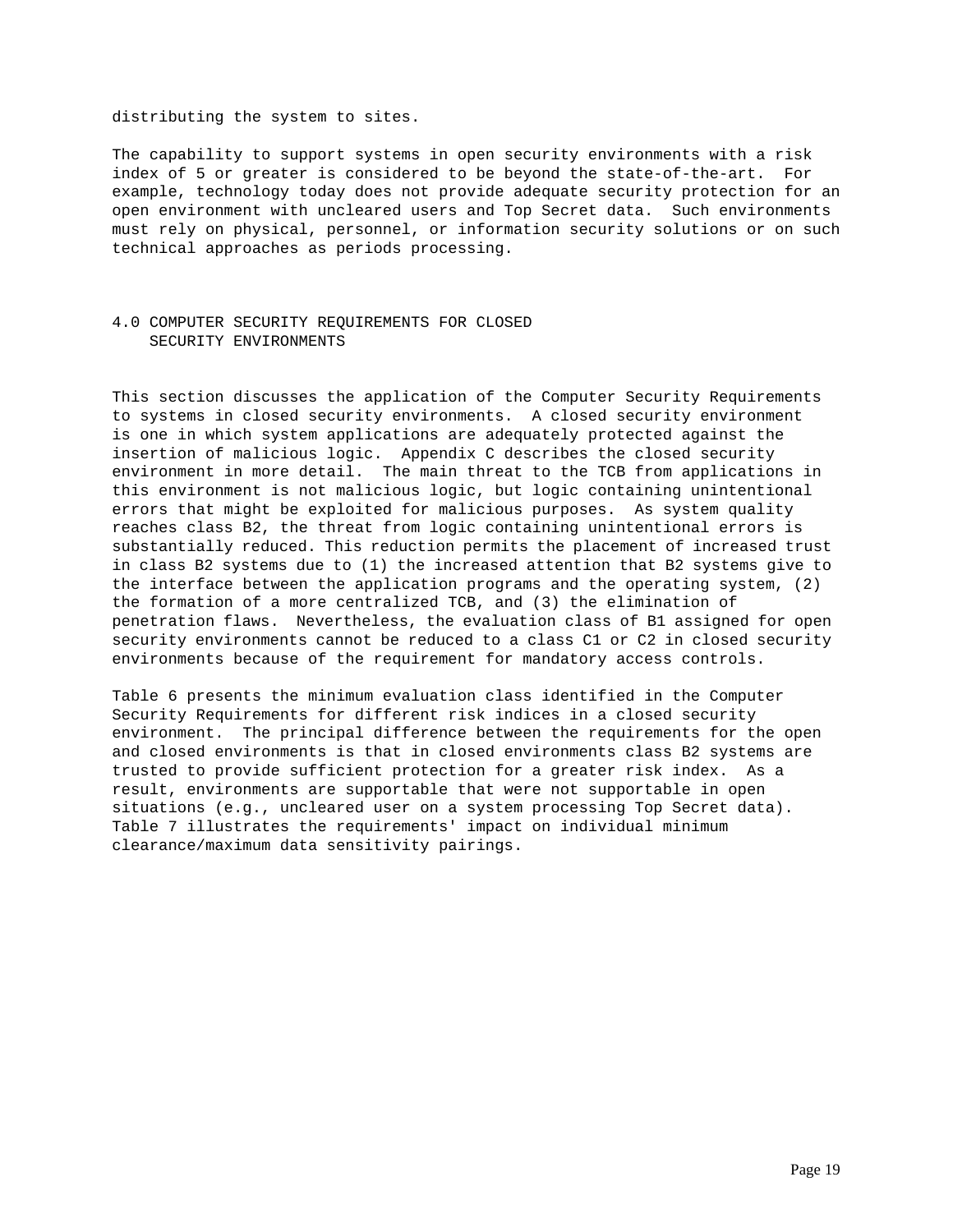#### TABLE 6

COMPUTER SECURITY REQUIREMENTS FOR CLOSED SECURITY ENVIRONMENTS

| RISK INDEX | SECURITY OPERATING          | MINIMUM CRITERIA           |
|------------|-----------------------------|----------------------------|
|            | MODE                        | CLASS1                     |
| O          | Dedicated                   | No Prescribed<br>Minimum 2 |
| 0          | System High                 | C <sub>23</sub>            |
|            | Limited Access, Controlled, | <b>B14</b>                 |
|            | Compartmented, Multilevel   |                            |
| 2          | Limited Access, Controlled  | B <sub>2</sub>             |
|            | Compartmented, Multilevel   |                            |
| 3          | Controlled, Multilevel      | B <sub>2</sub>             |
| 4          | Multilevel                  | B <sub>3</sub>             |
| 5          | Multilevel                  | A1                         |
| 6          | Multilevel                  | $\star$                    |
|            | Multilevel                  | $\star$                    |

1 The asterisk (\*) indicates that computer protection for environments with that risk index are considered to be beyond the state of current technology. Such environments must augment technical protection with physical, personnel, and/or administrative safeguards.

2 Although there is no prescribed minimum, the integrity and denial of service requirements of many systems warrant at least class C1 protection.

3 If the system processes sensitive or classified data, at least a class C2 system is required. If the system does not process sensitive or classified data, a class C1 system is sufficient.

-Where a system processes classified or compartmented data and some users do not have at least a Confidential clearance, at least a class B2 system is required.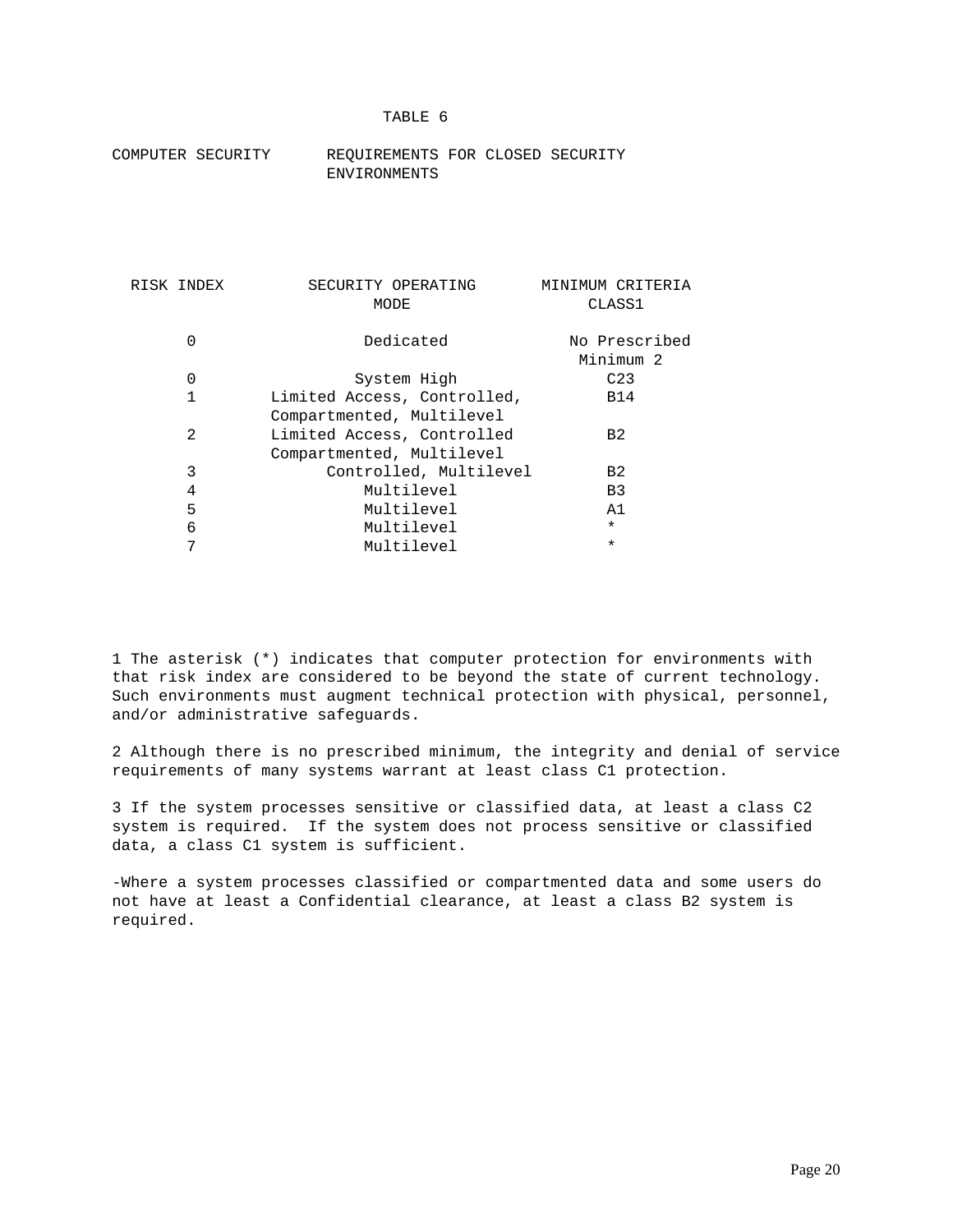|  |  | TARLE. |                                                         |
|--|--|--------|---------------------------------------------------------|
|  |  |        | SECURITY INDEX MATRIX FOR CLOSED SECURITY ENVIRONMENTS1 |

|              |                | U  | N              | C              | S              | TS             | 1C              | МC              |
|--------------|----------------|----|----------------|----------------|----------------|----------------|-----------------|-----------------|
|              |                |    |                |                |                |                |                 |                 |
|              | U              | C1 | Β1             | B <sub>2</sub> | B <sub>2</sub> | A1             | $^\star$        | $\star$         |
| Minimum      | N              | C1 | C <sub>2</sub> | B1             | B <sub>2</sub> | B <sub>3</sub> | A1              | $\star$         |
| Clearance or | C              | C1 | C <sub>2</sub> | C <sub>2</sub> | <b>B1</b>      | B <sub>2</sub> | B <sub>3</sub>  | A1              |
| Author-      | S              | C1 | C <sub>2</sub> | C <sub>2</sub> | C2             | B <sub>2</sub> | B <sub>2</sub>  | B <sub>3</sub>  |
| ization      | TS(BI)         | C1 | C <sub>2</sub> | C <sub>2</sub> | C <sub>2</sub> | C <sub>2</sub> | B <sub>2</sub>  | B <sub>2</sub>  |
| of System    | TS(SBI)        | C1 | C <sub>2</sub> | C <sub>2</sub> | C2             | C2             | B1              | B <sub>2</sub>  |
| Users        | 1 <sup>C</sup> | C1 | C <sub>2</sub> | C <sub>2</sub> | C <sub>2</sub> | C <sub>2</sub> | C <sub>22</sub> | <b>B13</b>      |
|              | MC             | C1 | C2             | C <sub>2</sub> | C <sub>2</sub> | C2             | C22             | C <sub>22</sub> |

## Maximum Data Sensitivity

1 Environments for which either C1 or C2 is given are for systems that operate in system high mode. There is no prescribed minimum level of trust for systems that operate in dedicated mode. Categories are ignored in the matrix, except for their inclusion at the TS level.

2 It is assumed that all users are authorized access to all categories on the system. If some users are not authorized for all categories, then a class B1 system or higher is required.

3 Where there are more than two categories, at least a class B2 system is required.

U = Uncleared or Unclassified N = Not Cleared but Authorized Access to Sensitive UnclassiFied Information or Not Classified but Sensitive C = Confidential S = Secret TS = Top Secret TS(BI) = Top Secret (Background Investigation) TS (SBI) = Top Secret (Special Background Investigation) 1C = One Category MC = Multiple Categories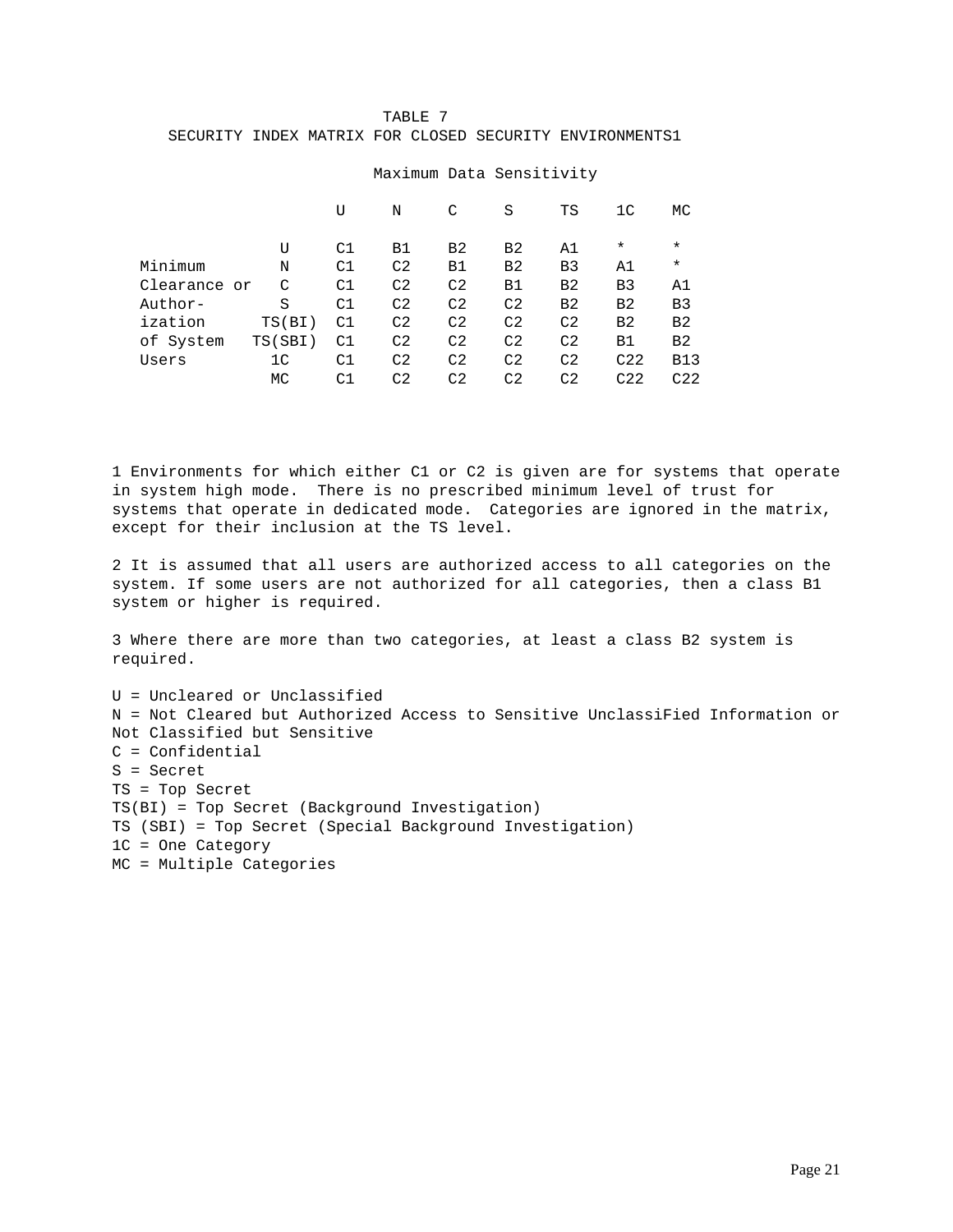#### APPENDIX A

 SUMMARY OF CRITERIA The DoD Trusted Computer System Evaluation Criteria(4) provides a basis for specifying security requirements and a metric with which to evaluate the degree of trust that can be placed in a computer system. These criteria are hierarchically ordered into a series of evaluation classes where each class embodies an increasing amount of trust. A summary of each evaluation class is presented in this appendix. This summary should not be used in place of the Criteria. The evaluation criteria are based on six fundamental security requirements that deal with controlling access to information. These requirements can be summarized as follows:

- a. Security policy--There must be an explicit and well-defined security policy enforced by the system.
- b. Marking--Access control labels must be associated with objects.
- c. Identification--Individual subjects must be identified.
- d. Accountability--Audit information must be selectively kept and protected so that actions affecting security can be traced to the responsible party.
- e. Assurance--The computer system must contain hardware and software mechanisms that can be evaluated independently to provide sufficient assurance that the system enforces the security policy.
- f. Continuous protection--The trusted mechanisms that enforce the security policy must be protected continuously against tampering and unauthorized changes.

The evaluation criteria are divided into four divisions--D, C, B, and A; divisions C, B, and A are further subdivided into classes. Division D represents minimal protection, and class A1 is the most trustworthy and desirable from a computer security point of view.

The following overviews are excerpts from the Criteria:

 Division D: Minimal Protection. This division contains only one class. It is reserved for those systems that have been evaluated but fail to meet the requirements for a higher evaluation class.

 Division C: Discretionary Protection. Classes in this division provide for discretionary (need-to-know) protection and accountability of subjects and the actions they initiate, through inclusion of audit capabilities.

 Class C1: Discretionary Security Protection. The TCB of class C1 systems nominally satisfies the discretionary security requirements by providing separation of users and data. It incorporates some form of, credible controls capable of enforcing access limitations on an individual basis, i.e., ostensibly suitable for allowing users to be able to protect project or private information and to keep other users from accidentally reading or destroying their data. The class C I environment is expected to be one of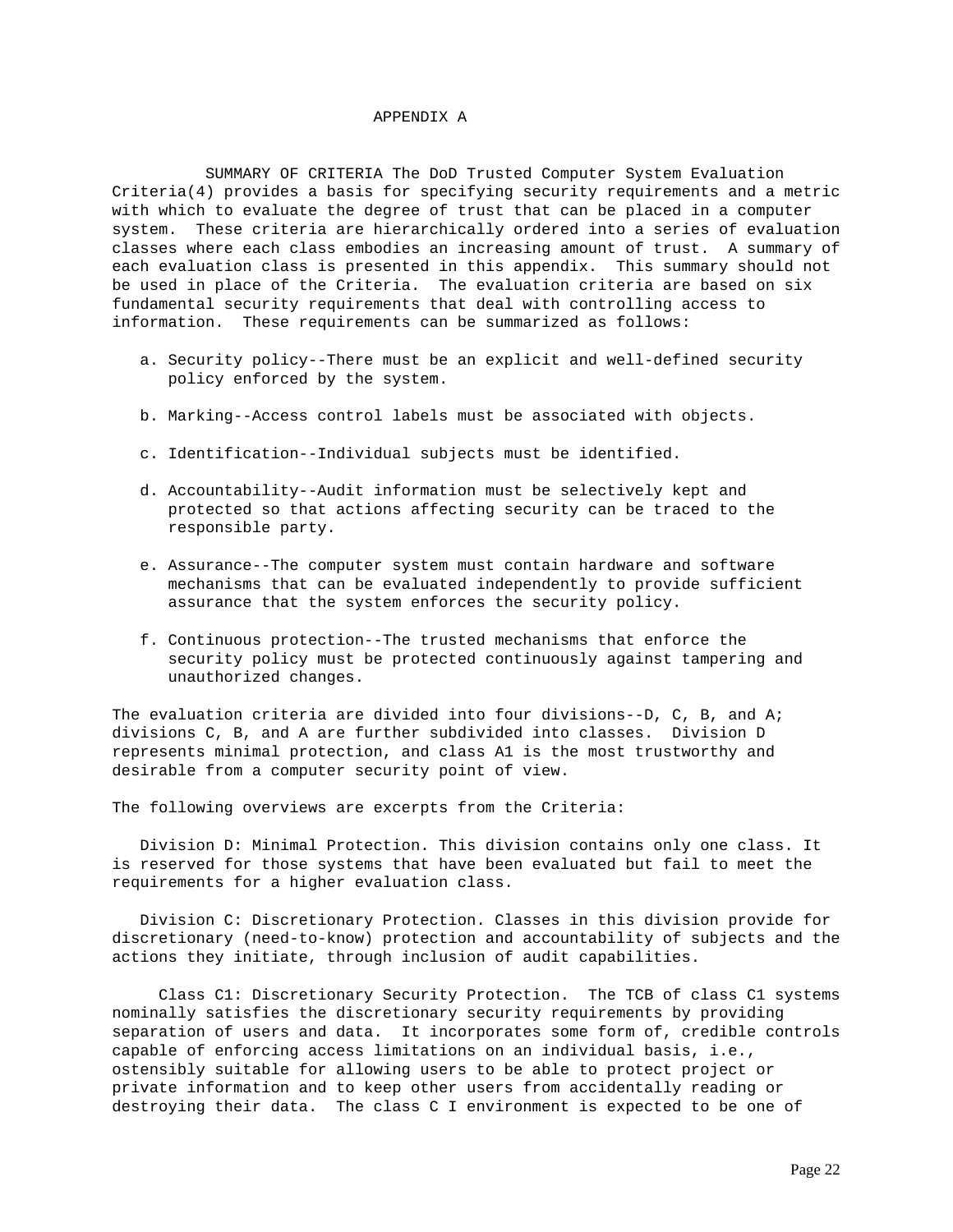cooperating users processing data at the same level(s) of sensitivity.

 Class C2: Controlled Access Protection. Systems in this class enforce a more finely grained discretionary access control than class C1 systems, making users individually accountable for their actions through logic procedures, auditing of security-relevant events, and resources encapsulation.

 Division B: Mandatory Protection. The notion of a TCB that preserves the integrity of sensitivity labels and uses them to enforce a set of mandatory access control rules is a major requirement in this division. Systems in this division must carry the sensitivity labels with major data structures in the system. The system developer also provides the security policy model on which the TCB is based and furnishes a specification of the TCB. Evidence must be provided to demonstrate that the reference monitor concept has been implemented.

 Class B1: Labeled Security Protection. Class B1 systems require all the features required for class C2. In addition, an informal statement of the security policy model, data labeling, and mandatory access control over named subjects and objects must be present. The capability must exist for accurately labeling exported information. Any flaws identified by testing must be removed.

 Class B2: Structured Protection. In class B2 systems, the TCB is based on a clearly defined and documented formal security policy model that requires the discretionary and mandatory access control enforcement found in B1 systems be extended to all subjects and objects in the system. In addition, covert channels are addressed. The TCB must be carefully structured into protection-critical and nonprotection-critical elements. The TCB interface is well defined and the TCB design and implementation enable it to be subjected to more thorough testing and more complete review. Authentication mechanisms are strengthened, trusted facility management is provided in the form of support for systems administrator and operator functions, and stringent configuration management controls are imposed. The system is relatively resistant to penetration.

 Class B3: Security Domains. The class B3 TCB must satisfy the reference monitor requirements that it mediate all accesses of subjects to objects, be tamperproof, and be small enough to be subjected to analysis and tests. To this end, the TCB is structured to exclude code not essential to security policy enforcement, with significant software engineering during TCB design and implementation directed toward minimizing its complexity. A security administrator is supported, audit mechanisms are expanded to signal securityrelevant events, and system recovery procedures are required. The system is highly resistant to penetration.

 Division A: Verified Protection. This division is characterized by the use of formal security verification methods to assure that the mandatory and discretionary security controls employed in the system can effectively protect the classified and other sensitive information stored or processed by the system. Extensive documentation is required to demonstrate that the TCB meets the security requirements in all aspects of design, development, and implementation.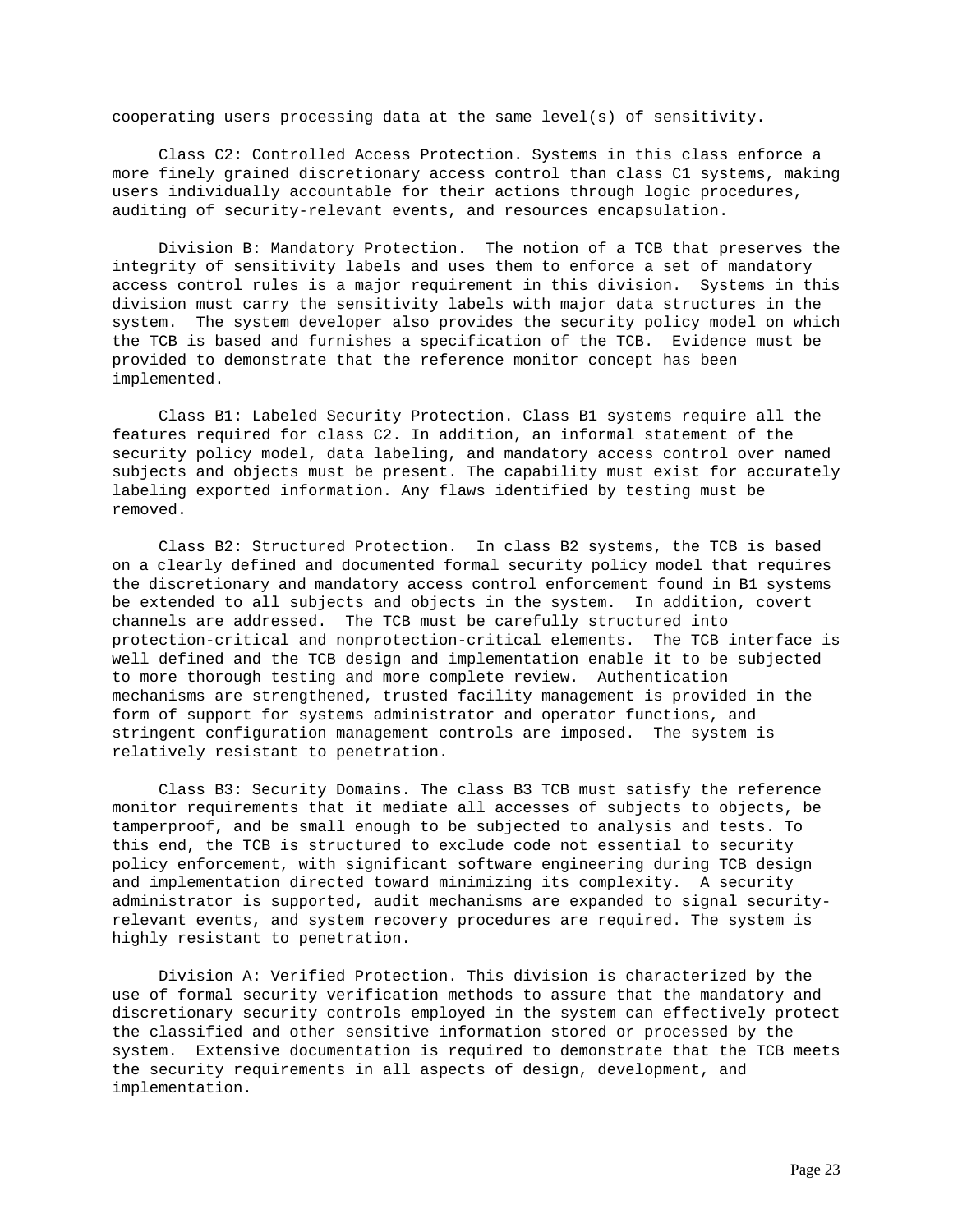Class A1: Verified Design. Systems in class A1 are functionally equivalent to those in class B3 in that no additional architectural features or policy requirements have been added. The distinguishing feature of systems in this class is the analysis derived from formal design specification and verification techniques and the resulting high degree of assurance that the TCB is correctly implemented. This assurance is developmental in nature starting with a formal model of security policy and a formal top-level specification (FTLS) of the design. In keeping with the extensive design and development analysis of the TCB required of systems in class A1, more stringent configuration management is required and procedures are established for securely distributing the system to sites. A system security administrator is supported.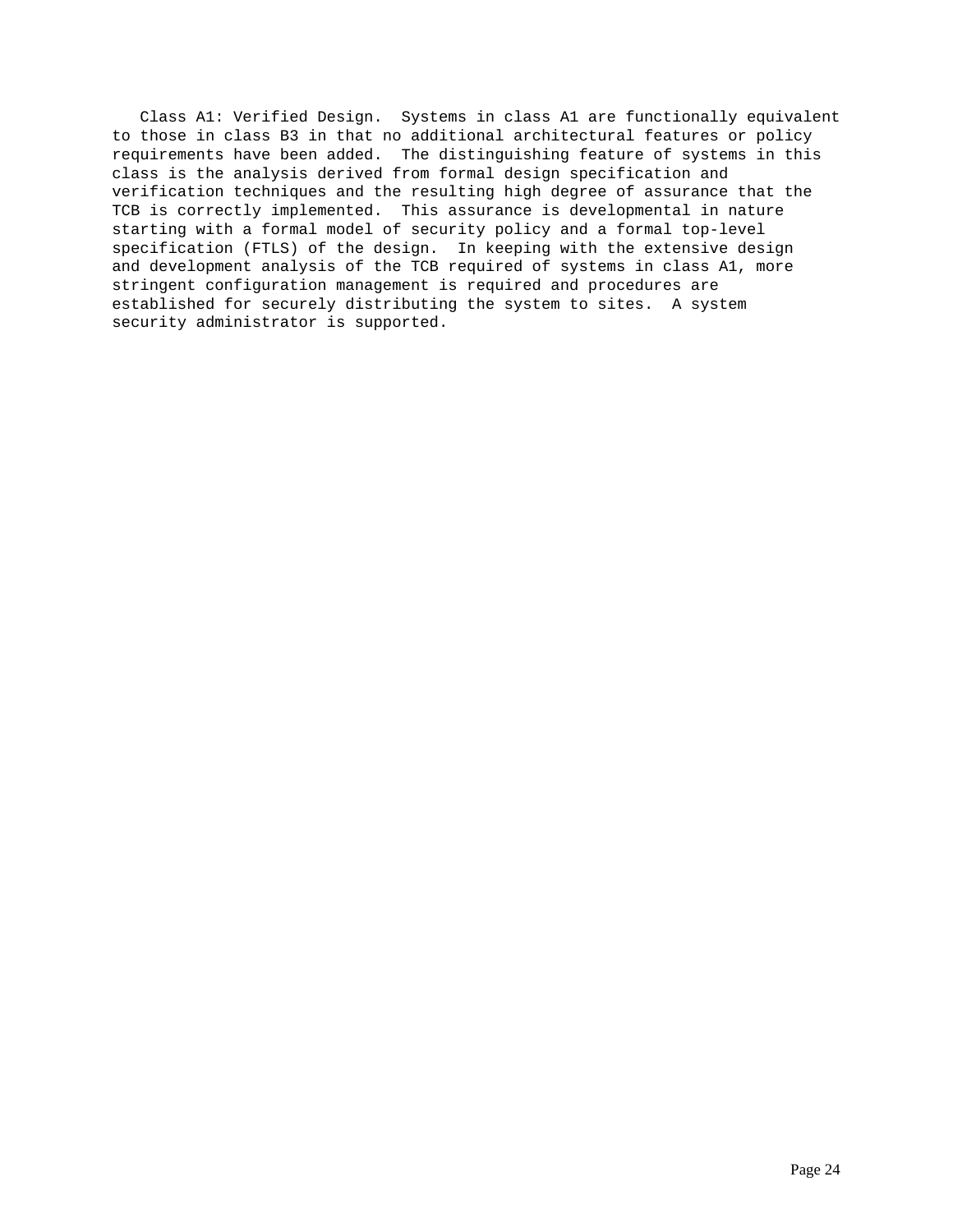### APPENDIX B

# DETAILED DESCRIPTION OF CLEARANCES AND DATA SENSITIVITIES

This appendix describes in detail the clearances and data sensitivities (e.g., classification) introduced in the body of the report.

# B.1 Clearances

This section defines increasing levels of clearance or authorization of system users. System users include not only those users with direct connections to the system but also those users without direct connections who might receive output or generate input that is not reliably reviewed for classification by a responsible individual.

- a. Uncleared (U)--Personnel with no clearance or authorization. Permitted access to any information for which there are no specified controls, such as openly published information.
- b. Unclassified Information (N)--Personnel who are authorized access to sensitive unclassified (e.g., For Official Use Only (FOUO)) information, either by an explicit official authorization or by an implicit authorization derived from official assignments or responsibilities.(15)
- c. Confidential Clearance (C)--Requires U.S. citizenship and typically some limited records checking.(19) In some cases, a National Agency Check (NAC) is required (e.g., for U.S. citizens employed by colleges or universities).(20)
- d. Secret Clearance (S)--Typically requires a NAC, which consists of searching the Federal Bureau of Investigation fingerprint and investigative files and the Defense Central Index of Investigations.(19) In some cases, further investigation is required.
- e. Top Secret Clearance based on a current Background Investigation (TS(BI))--Requires an investigation that consists of a NAC, personal contacts, record searches, and written inquiries. A B1 typically includes an investigation extending back 5 years, often with a spot check investigation extending back 15 years.(19)
- f. Top Secret Clearance based on a current Special Background Investigation (TS(SBI))--Requires an investigation that, in addition to the investigation for a B1, includes additional checks on the subject's immediate family (if foreign born) and spouse and neighborhood investigations to verify each of the subject's former residences in the United States where he resided six months or more. An SBI typically includes an investigation extending back 15 years.(19)
- g. One category (1C)1 In addition to a TS(SBI) clearance, written authorization for access to one category of information is required. Authorizations are the access rights granted to a user by a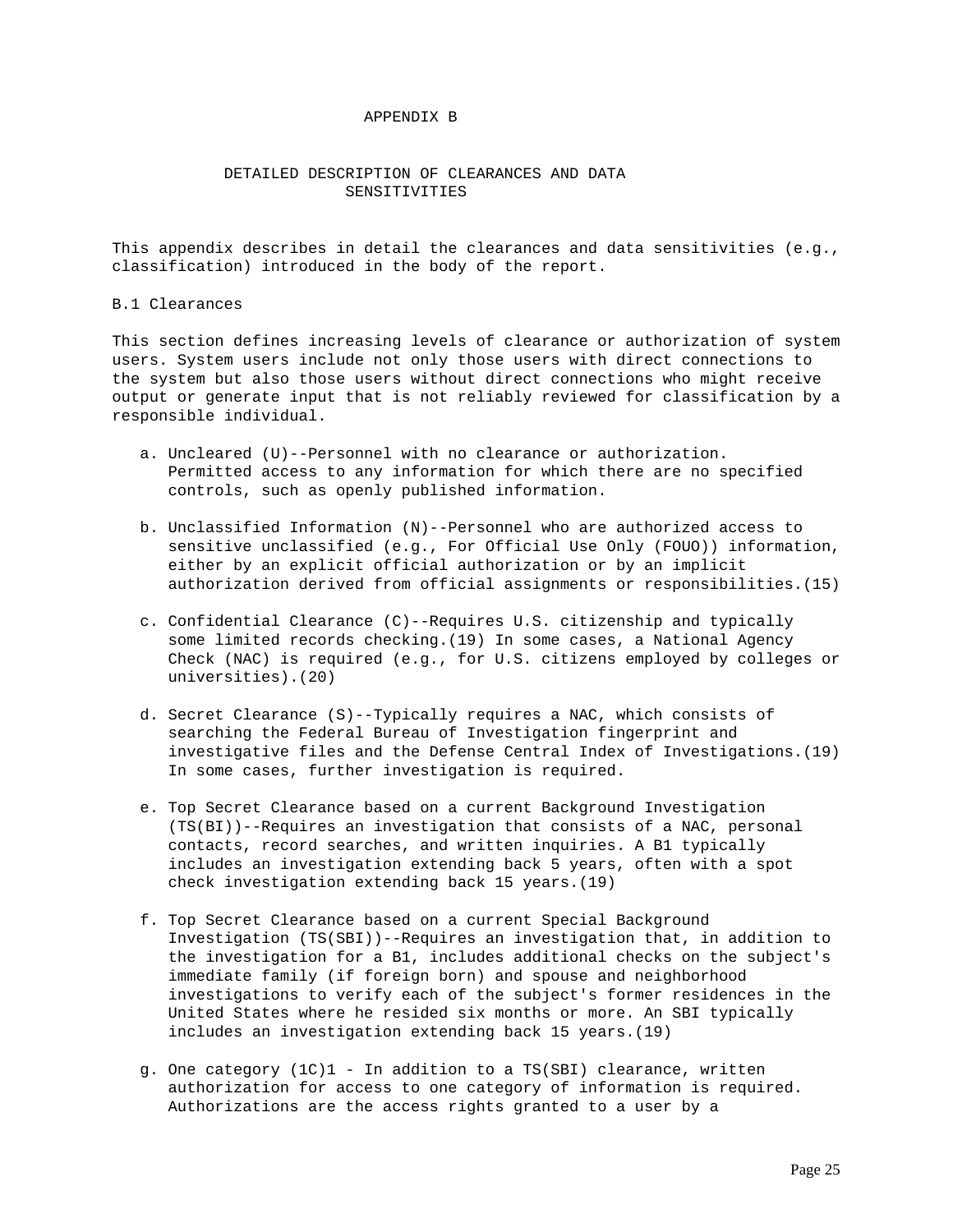responsible individual (e.g., security officer).

h. Multiple categories (MC)' - In addition to TS(SBI) clearance, written authorization for access to multiple categories of information is required.

The extent of investigation required for a particular clearance varies based both on the background of the individual under investigation and on derogatory or questionable information disclosed during the investigation. Identical clearances are assumed to be equivalent, however, despite differences in the amount of investigation peformed.

Individuals from non-DoD agencies might be issued DoD clearances if the clearance obtained in their agency can be equated to a DoD clearance. For example, the "Q" and "L" clearances granted by both the Department of Energy and the Nuclear Regulatory Commission are considered acceptable for issuance of a DoD industrial personnel security clearance.(20) The "Q" clearance is considered an authoritative basis for a DoD Top Secret clearance (based on a B1) and the "L" clearance is considered an authoritative basis for a DoD Secret clearance.(20)

Foreign individuals might be granted access to classified U.S. information although they do not have a U.S. clearance. Access to classified information by foreign nationals, foreign governments, international organizations, and immigrant aliens is addressed by National Disclosure Policy, DoD Directive 5230.11, and DoD Regulation 5200.I-R.(3,21,22) The minimum user clearance rating table applies in such cases if the foreign clearance can be equated to one of the clearance or authorization levels in the table.

# B.2 Data Sensitivities

Increasing levels of data sensitivity are defined as follows:

- a. Unclassified (U)--Data that is not sensitive or classified: publicly releasable information within a computer system. Note that such data might still require discretionary access controls to protect it from accidental destruction.
- b. Not Classified but Sensitive (N)--Unclassified but sensitive data. Much of this is FOUO data, which is that unclassified data that is exempt from release under the Freedom of Information Act.(15) This includes data such as the following:
	- I. Manuals for DoD investigators or auditors.
- 1 These are actually authorizations rather than clearance levels, but they are included here to emphasize their importance.
- 2. Examination questions and answers used in determination of the qualification of candidates for employment or promotion.
- 3. Data that a statute specifically exempts from disclosure, such as Patent Secrecy data.(23)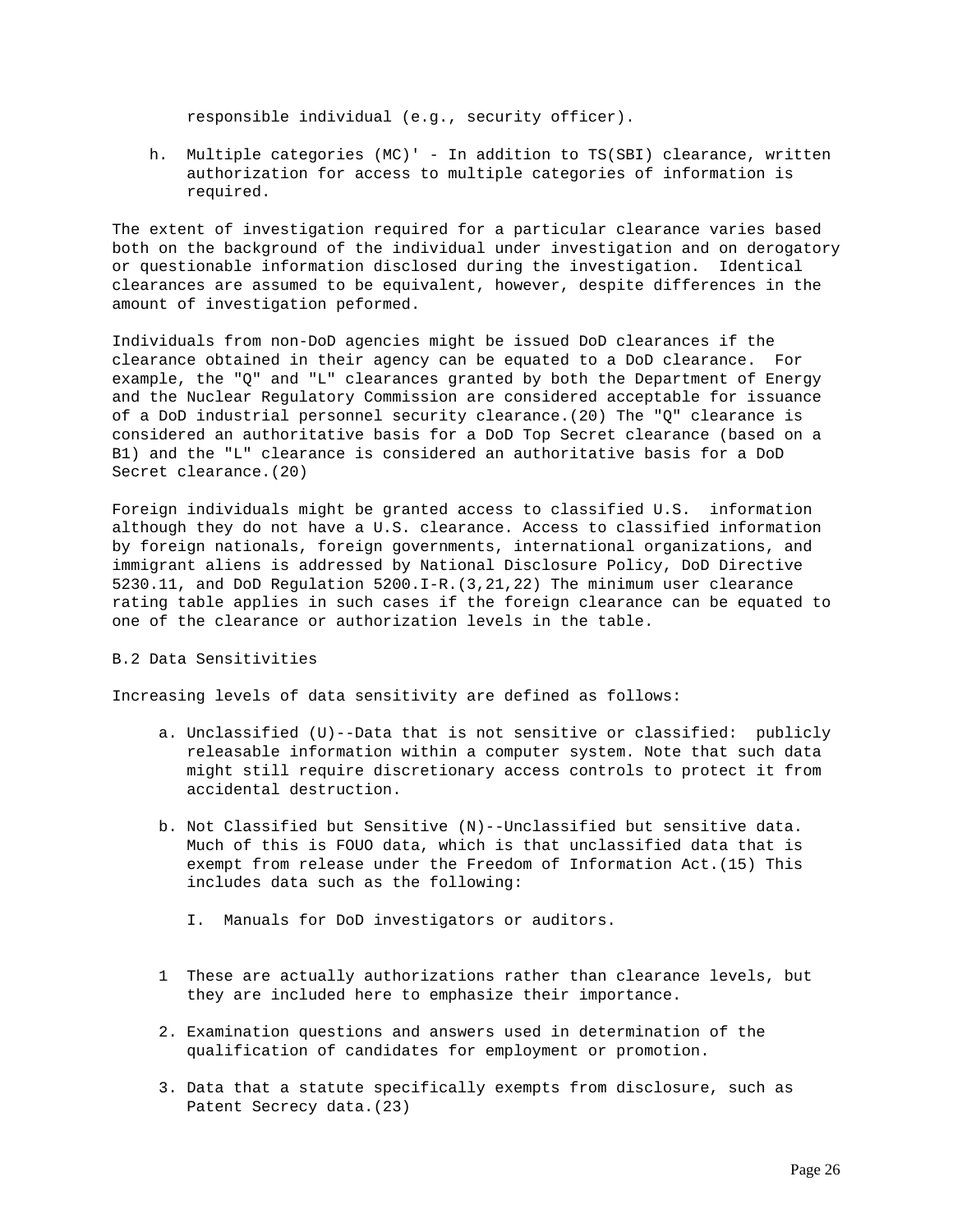- 4. Data containing trade secrets or commercial or financial information.
- 5. Data containing internal advice or recommendations that reflect the decision-making process of an agency.(24)
- 6. Data in personnel, medical, or other files that, if disclosed, would result in an invasion of personal privacy.(25)
- 7. Investigative records.

 DoD Directive 5400.7 prohibits any material other than that cited in FOI Act exemptions from being considered or marked FOUO.(15) One other form of unclassified sensitive data is that pertaining to unclassified technology with military application.(16) This refers primarily to documents that are controlled under the Scientific and Technical Information Program or acquired under the Defense Technical Data Management Program.(26,27) In addition to specific requirements for protection of particular forms of unclassified sensitive data, there are two general mandates. The first is Title 18, U.S. Code 1905, which makes it unlawful for any office or employee of the U.S. Government to disclose information of an official nature except as provided by law, including when such information is in the form of data handled by computer systems.(28) Official data is data that is owned by, produced by or for, or is under the control of the DoD. The second is Office of Management and Budget (OMB) Circular A-71, Transmittal Memorandum Number I, which establishes requirements for Federal agencies to protect sensitive data.(30)

- c. Confidential (C)--Applied to information, the unauthorized disclosure of which reasonably could be expected to cause damage to the national security.(3)
- d. Secret (S)--Applied to information, the unauthorized disclosure of which reasonably could be expected to cause serious damage to the national security.(3)
- e. Top Secret (TS)--Applied to information, the unauthorized disclosure of which reasonably could be expected to cause exceptionally grave damage to the national security.(3)
- f. One Category (1C)2--Applied to Top Secret Special Intelligence information (e.g., Sensitive Compartmented Information (SCI) or operational information (e.g., Single Integrated Operational Plan/Extremely Sensitive Information (SIOP/ESI)) that requires special controls for restrictive handling.(3) Access to such information requires authorization by the office responsible for the particular compartment. Compartments also exist at the C and 5 levels (see the discussion below).
- g. Multiple Categories (MC)2--Applied to Top Secret Special Intelligence or operational information that requires special controls for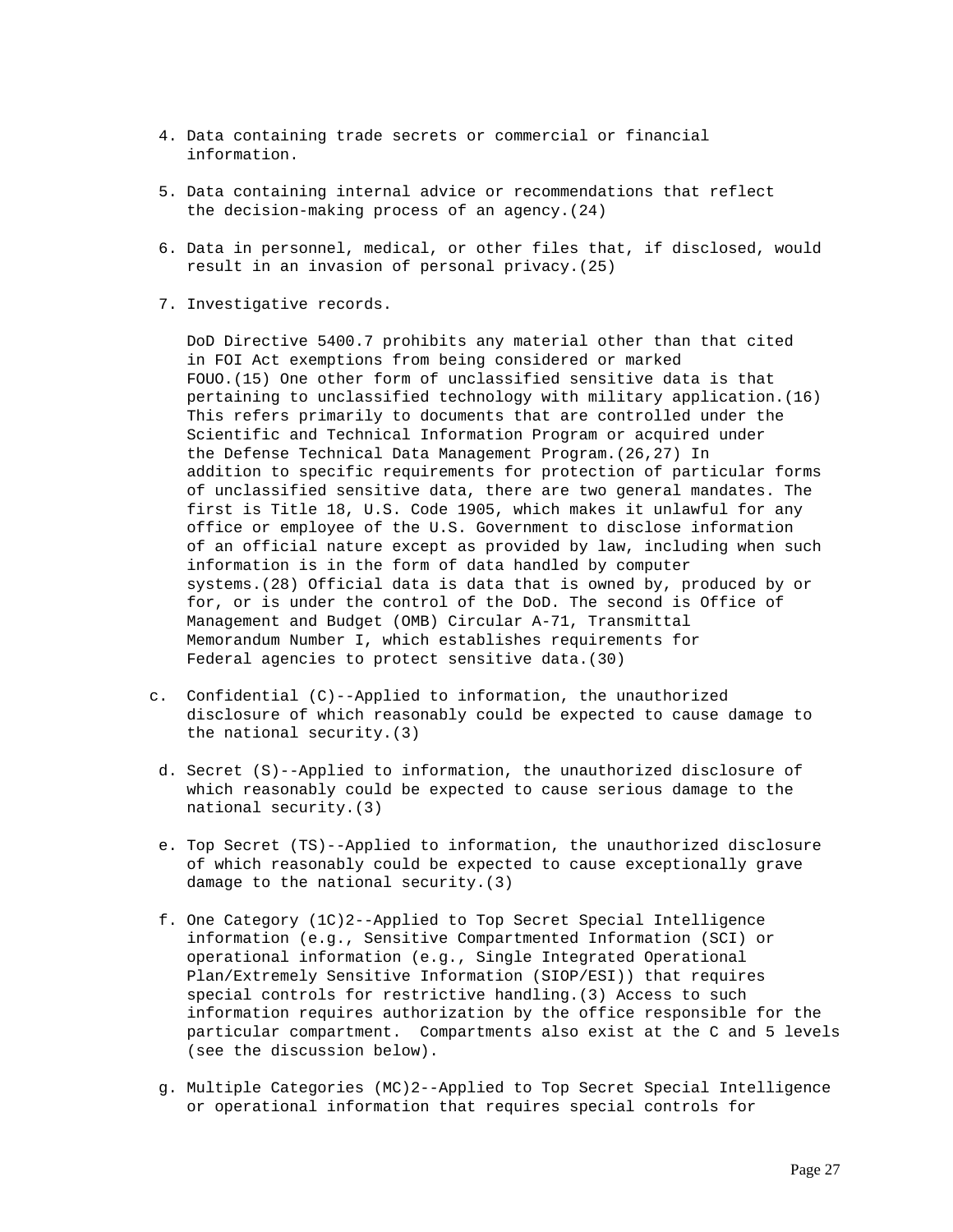restrictive handling. This sensitivity level differs from the 1C level only in that there are multiple compartments involved. The number can vary from two to many, with corresponding increases in the risk involved.

Data sensitivity groupings are not limited to the hierarchical levels discussed in Section B.2. Nonhierarchical sensitivity categories such as NOFORN and PROPIN are also used.(14) Compartmented information is also included under the term sensitivity categories, as is information revealing sensitive intelligence sources and methods. Other sources of sensitivity categories include (a) the Atomic Energy Act of 1954, (b) procedures based on International Treaty requirements, and (c) programs for the collection of foreign intelligence or under the jurisdiction of the National Foreign Intelligence Advisory Board or the National Communications Security Subcommittee.(11,32,33,34,35) Such nonhierarchical sensitivity categories can occur at each hierarchical sensitivity level.

2 These are actually categories rather than classification levels. They are included here to emphasize their importance.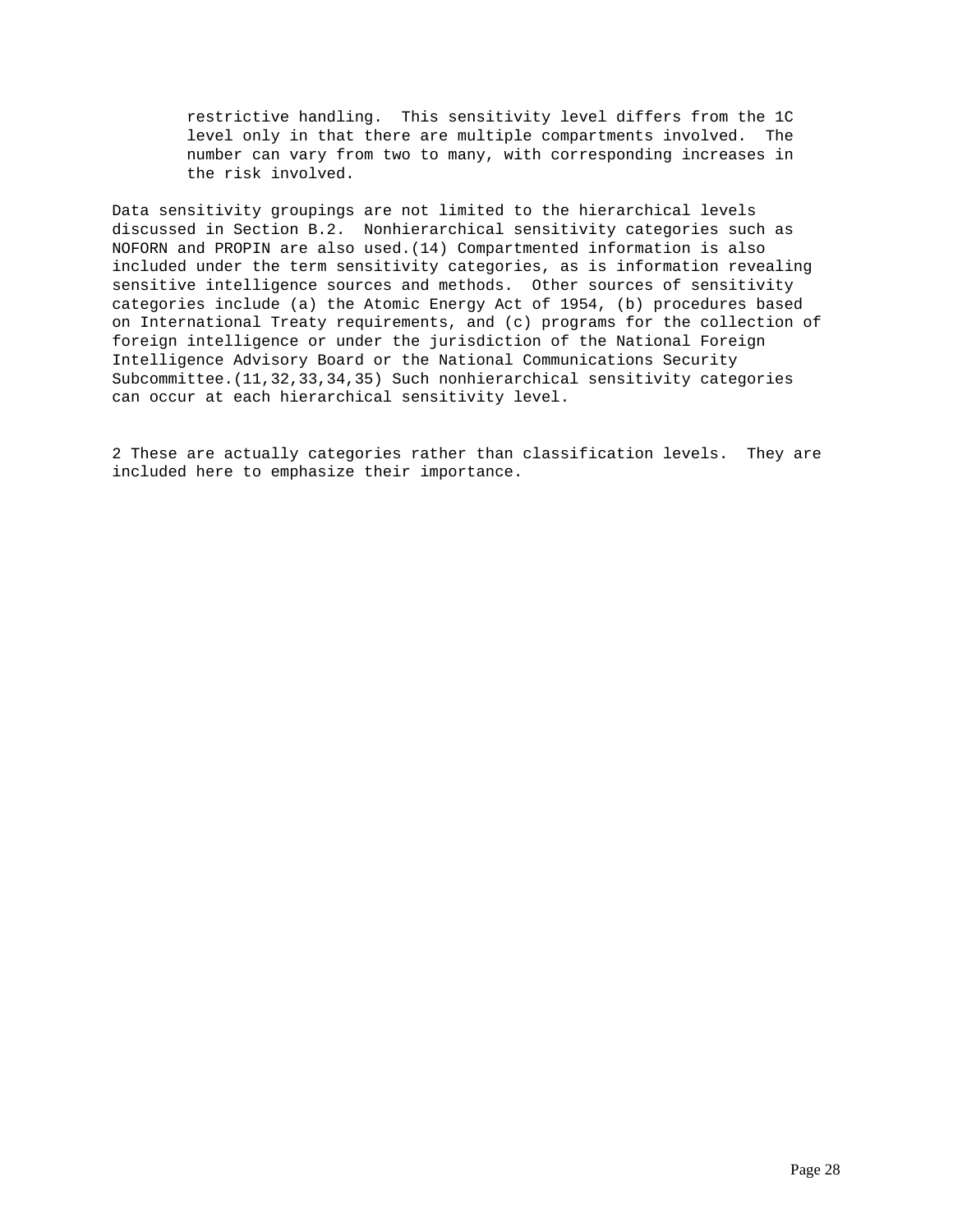## APPENDIX C

 ENVIRONMENTAL TYPES The amount of computer security required in a system depends not only on the risk index (Section 2) but also on the nature of the environment. The two environmental types of systems defined in this document are based on whether the applications that are processed by the TCB are adequately protected against the insertion of malicious logic. A system whose applications are not adequately protected is referred to as being in an open environment. If the applications are adequately protected, the system is in a closed environment. The presumption is that systems in open environments are more likely to have malicious application than systems in closed environments. Most systems are in open environments.

Before defining the two environmental categories in more detail, it is necessary to define several terms.

- a. Environment. The aggregate of external circumstances, conditions, and objects that affect the development, operation, and maintenance of a system.
- b. Application. Those portions of a system, including portions of the operating system, that are not responsible for enforcing the systems security policy.
- c. Malicious Logic. Hardware, software, or firmware that is intentionally included for the purpose of causing loss or harm (e.g., Trojan horses).
- d. Configuration Control. Management of changes made to a system's hardware, software, firmware, and documentation throughout the development and operational life of the system.

C.1 Open Security Environment

Based on these definitions, an open security environment includes those systems in which either of the following conditions holds true:

- a. Application developers (including maintainers) do not have sufficient clearance (or authorization) to provide an acceptable presumption that they have not introduced malicious logic. Sufficient clearance is defined as follows: where the maximum classification of data to be processed is Confidential or below, developers are cleared and authorized to the same level as the most sensitive data; where the maximum classification of data to be processed is Secret or above, developers have at least a Secret clearance.
- b. Configuration control does not provide sufficient assurance that applications are protected against the introduction of malicious logic prior to or during the operation of system applications.

Configuration control, by the broad definition above, encompasses all factors associated with the management of changes to a system. For example, it includes the factor that the application's user interface might present a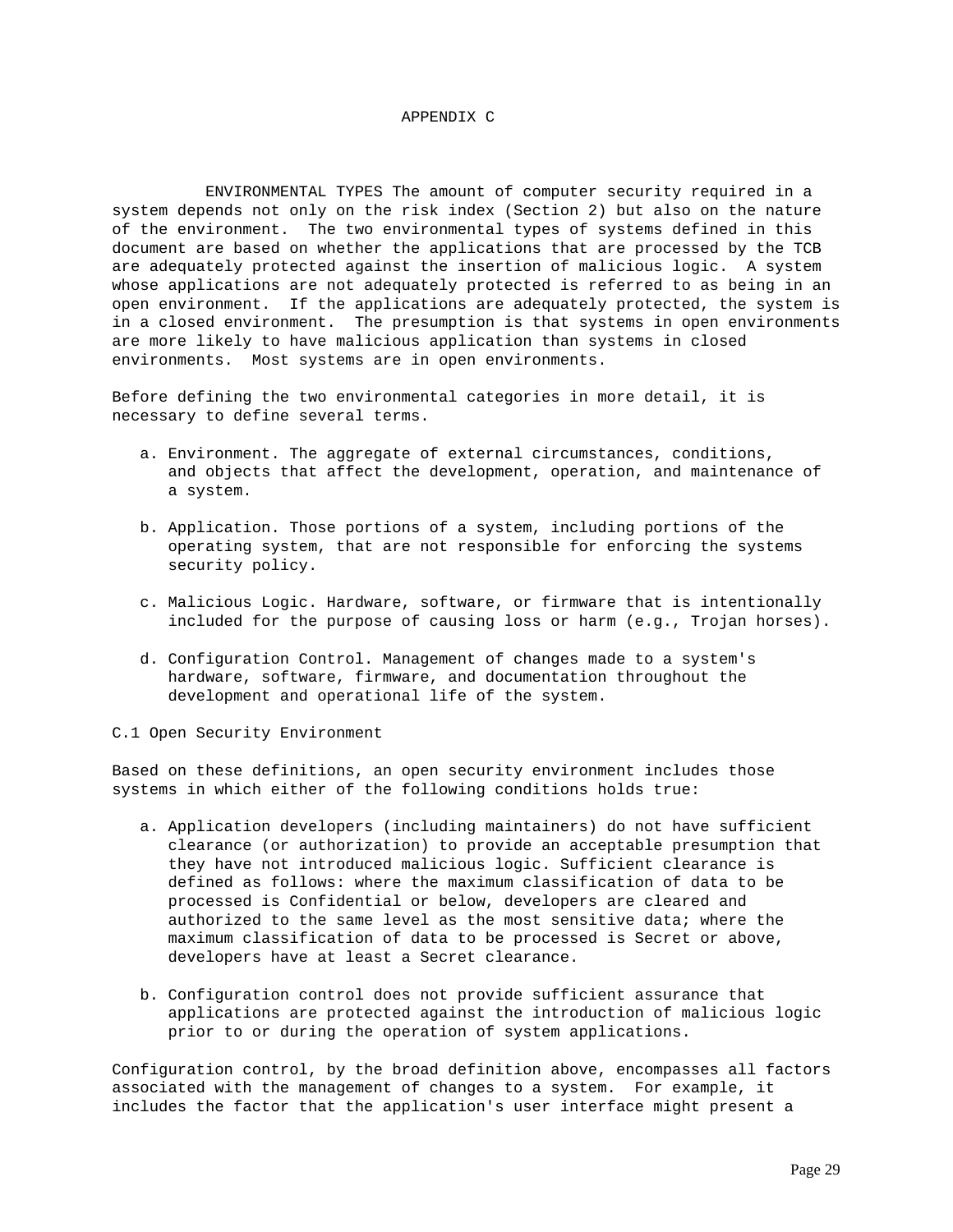sufficiently extensive set of user capabilities such that the user cannot be prevented from entering malicious logic through the interface itself.

In an open security environment, the malicious application logic that is assumed to be present can attack the TCB in two ways. First, it can attempt to thwart TCB controls and thereby "penetrate" the system. Secondly, it can exploit covert channels that might exist in the TCB. This distinction is important in understanding the threat and how it is addressed by the features and assurances in the Criteria.

C.2 Closed Security Environment

A closed security environment includes those systems in which both of the following conditions hold true:

- a. Applications developers (including maintainers) have sufficient clearances and authorizations to provide an acceptable presumption that they have not introduced malicious logic.
- b. Configuration control provides sufficient assurance that applications are protected against the introduction of malicious logic prior to and during the operation of system applications.

Clearances are required for assurance against malicious applications logic because there are few other tools for assessing the security-relevant behavior of application hardware and software. On the other hand, several assurance requirements from the Criteria help to provide confidence that the TCB does not contain malicious logic. These assurance requirements include extensive functional testing, penetration testing, and correspondence mapping between a security model and the design. Application logic typically does not have such stringent assurance requirements. Indeed, typically it is not practical to build all application software to the same standards of quality required for security software.

The configuration control condition implicitly includes the requirement that users be provided a sufficiently limited set of capabilities to pose an acceptably low risk of entering malicious logic. Examples of systems with such restricted interfaces might include those that offer no data sharing services and permit the user only to execute predefined processes that run on his behalf, such as message handlers, transaction processors, and security "filters" or "guards."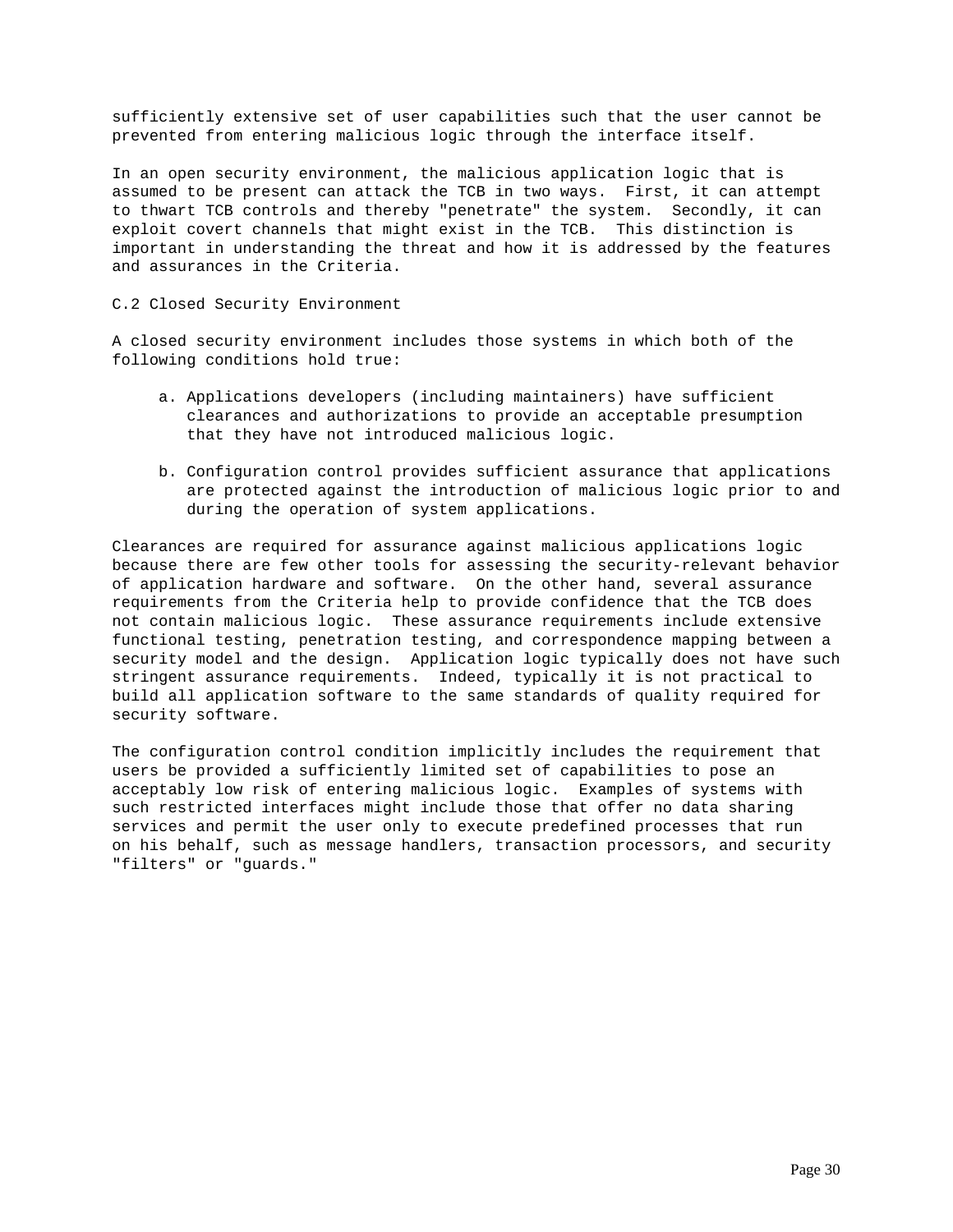#### GLOSSARY

For additional definitions, refer to the Glossary in the DoD Trusted Computer System Evaluation Criteria.(4)

# Application

 Those portions of a system, including portions of the operating system, that are not responsible for enforcing the security policy.

# Category

 A grouping of classified or unclassified but sensitive information, to which an additional restrictive label is applied (e.g., proprietary, compartmented information).

# Classification

 A determination that information requires, in the interest of national security, a specific degree of protection against unauthorized disclosure together with a designation signifying that such a determination has been made. (Adapted from DoD Regulation 5200.I-R.)(3) Data classification is used along with categories in the calculation of risk index.

Closed Security Environment

 An environment that includes those systems in which both of the following conditions hold true:

- a. Application developers (including maintainers) have sufficient clearances and authorizations to provide an acceptable presumption that they have not introduced malicious logic. Sufficient clearance is defined as follows: where the maximum classification of data to be processed is Confidential or below, developers are cleared and authorized to the same level as the most sensitive data; where the maximum classification of data to be processed is Secret or above, developers have at least a Secret clearance.
- b. Configuration control provides sufficient assurance that applications are protected against the introduction of malicious logic prior to and during operation of system applications.

# Compartmented Information

 Any information for which the responsible Office of Primary Interest (OPI) requires an individual needing access to that information to possess a special authorization.

Configuration Control

 Management of changes made to a system's hardware, software, firmware, and documentation throughout the developmental and operational life of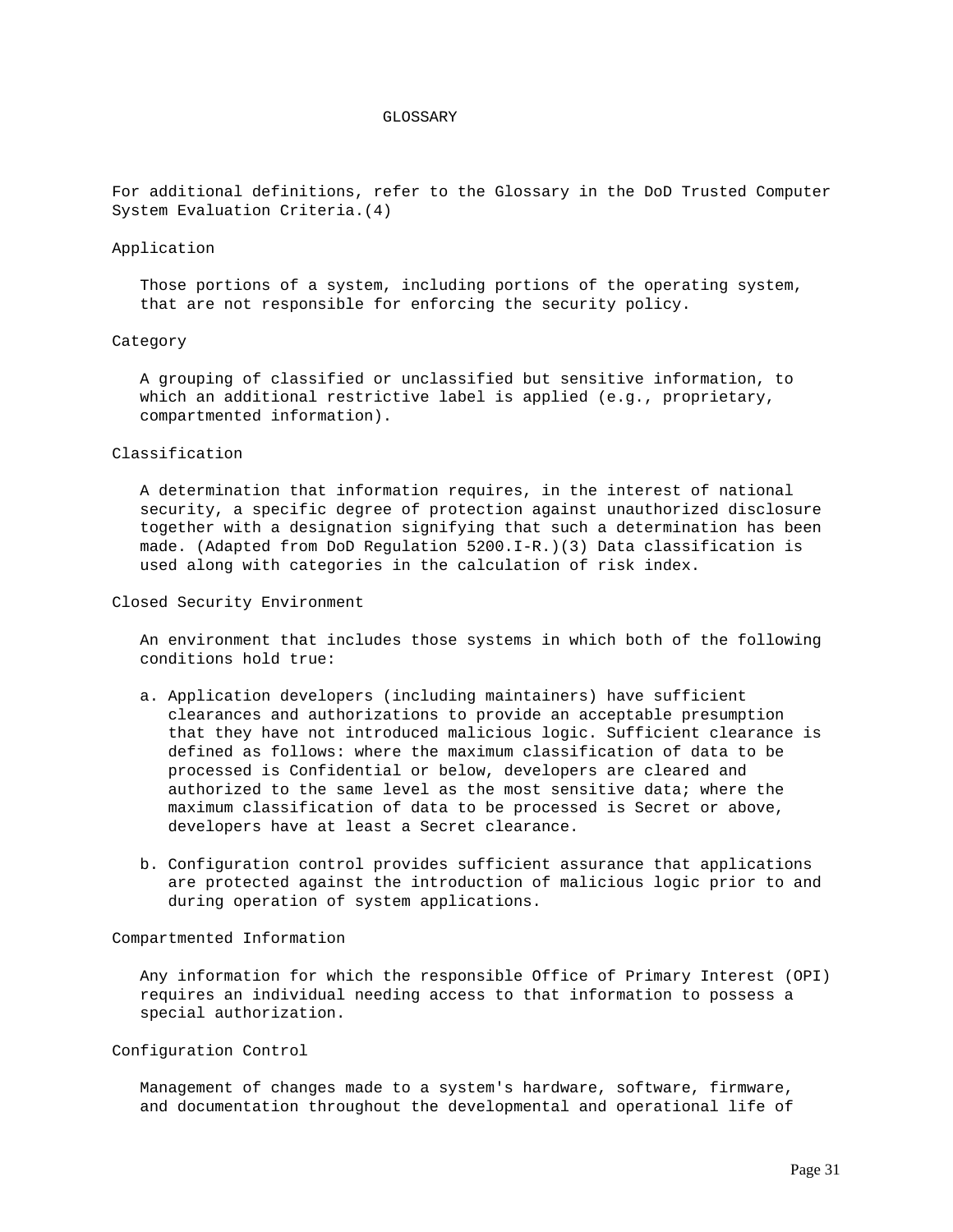the system.

#### Covert Channel

 A communications channel that allows a process to transfer information in a manner that violates the system's security policy.(4)

### Discretionary Access Control

 A means of restricting access to objects based on the identity of subjects and/or groups to which they belong. The controls are discretionary in the sense that a subject with a certain access permission is capable of passing that permission (perhaps indirectly) on to any other subject.(4)

# Environment

 The aggregate of external circumstances, conditions, and objects that affect the development, operation, and maintenance of a system. (See Open Security Environment and Closed Security Environment.)

#### Label

 Apiece of information that represents the security level of an object and that describes the sensitivity of the information in the object.

### Malicious Logic

 Hardware, software, or firmware that is intentionally included in a system for the purpose of causing loss or harm.

#### Mandatory Access Control

 A means of restricting access to objects based on the sensitivity (as represented by a label) of the information contained in the objects and the formal authorization (i.e., clearance) of subjects to access information of such sensitivity.(4)

#### Need-To-Know

 A determination made by the processor of sensitive information that a prospective recipient, in the interest of national security, has a requirement for access to, knowledge of, or possession of the sensitive information in order to perform official tasks or services. (Adapted from DoD Regulation 5220.22-R.)(20)

# Open Security Environment

 An environment that includes those systems in which one of the following conditions holds true:

 a. Application developers (including maintainers) do not have sufficient clearance or authorization to provide an acceptable presumption that they have not introduced malicious logic. (See the definition of Closed Security Environment for an explanation of sufficient clearance.)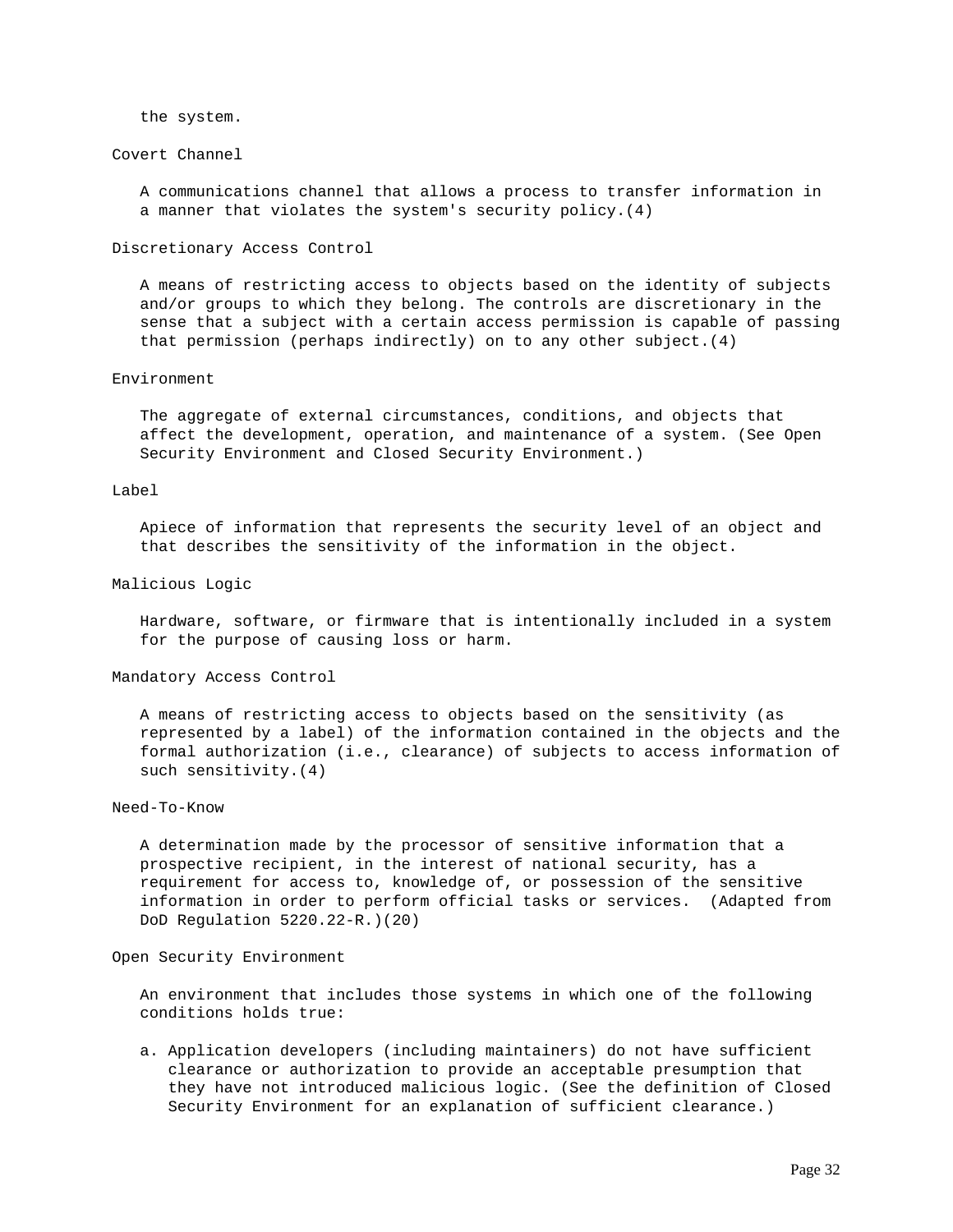b. Configuration control does not provide sufficient assurance that applications are protected against the introduction of malicious logic prior to and during the operation of system applications.

# Risk Index

 The disparity between the minimum clearance or authorization of system users and the maximum classification of data processed by the system.

# Sensitive Information

 Information that, as determined by a competent authority, must be protected because its unauthorized disclosure, alteration, loss, or destruction will at least cause perceivable damage to someone or something.(4)

### System

 An assembly of computer hardware, software, and firmware configured for the purpose of classifying, sorting, calculating, computing, summarizing, transmitting and receiving, storing and retrieving data with a minimum of human intervention.

# System Users

 Users with direct connections to the system and also those individuals without direct connections who receive output or generate input that is not reliably reviewed for classification by a responsible individual. The clearance of system users is used in the calculation of the risk index.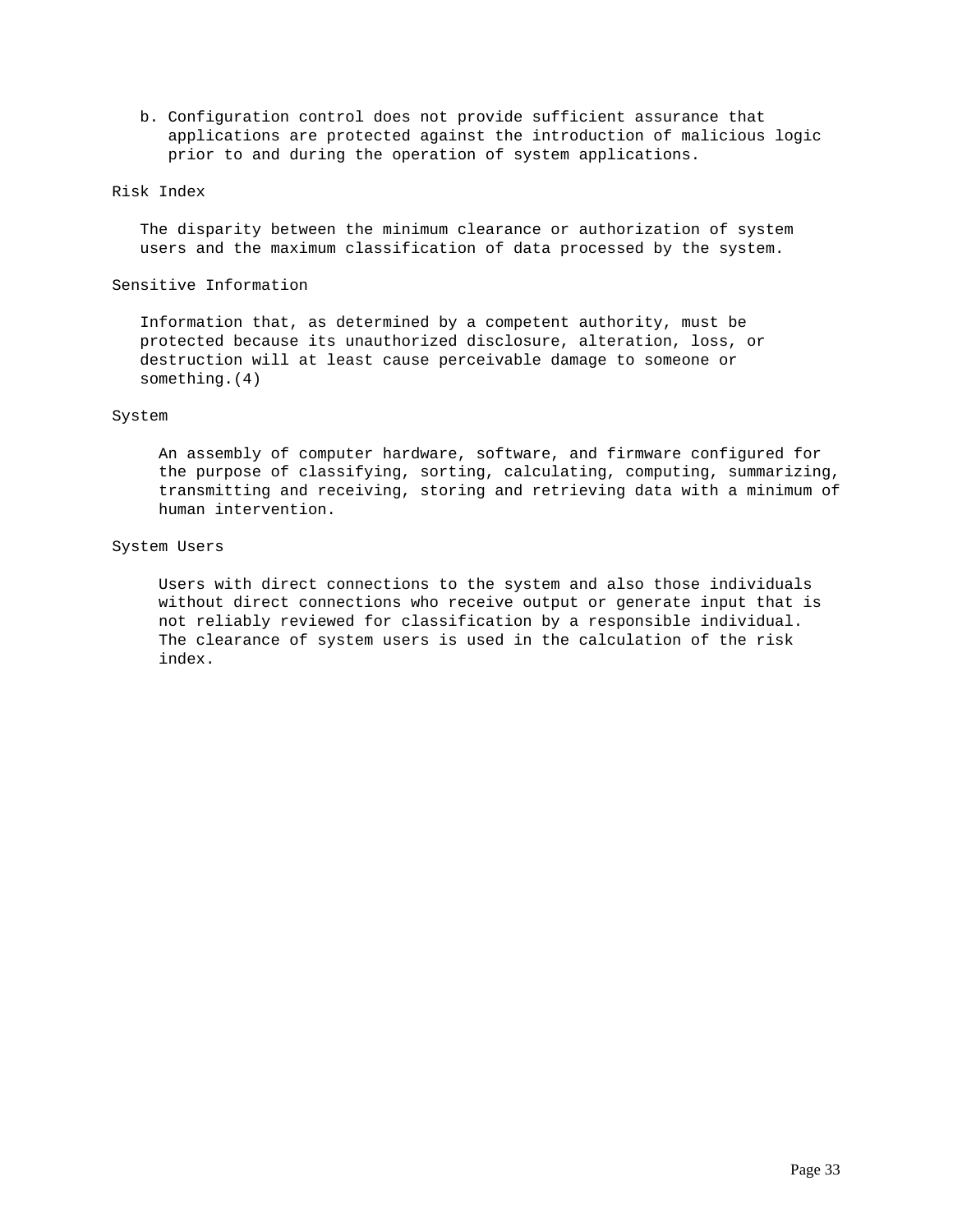### ACRONYMS

A1 An evaluation class requiring a verified design ADP Automated Data Processing ADPS Automated Data Processing System AFSC Air Force Systems Command B1 An Evaluation class requiring labeled security protection B2 An Evaluation class requiring structured protection B3 An evaluation class requiring security domains BI Background Investigation C Confidential C1 An evaluation class requiring discretionary access protection C2 An evaluation class requiring controlled access protection CI Compartmented Information CSC Computer Security Center COMINT Communications Intelligence DCI Director of Central Intelligence DCID Director of Central Intelligence Directive DIAM Defense Intelligence Agency Manual DIS Defense Investigative Service DoD Department of Defense DoDCSC Department of Defense Computer Security Center ESD Electronic Systems Division FOI Freedom of Information FOUO For Official Use Only FTLS Formal Top-Level Specification IEEE Institute of Electrical and Electronics Engineers L A personnel security clearance granted by the Department of Energy and the Nuclear Regulatory Commission MC Multiple Compartments N Not Cleared but Authorized Access to Sensitive Unclassified Information or Not Classified but Sensitive NAC National Agency Check NATO North Atlantic Treaty Organization NOFORN Not Releasable to Foreign Nationals NSA National Security Agency NSA/CSS National Security Agency/Central Security Service NTIS National Technical Information Service OMB Office of Management and Budget OPI Office of Primary Interest OPNAV Office of the Chief of Naval Operations OSD Office of the Secretary of Defense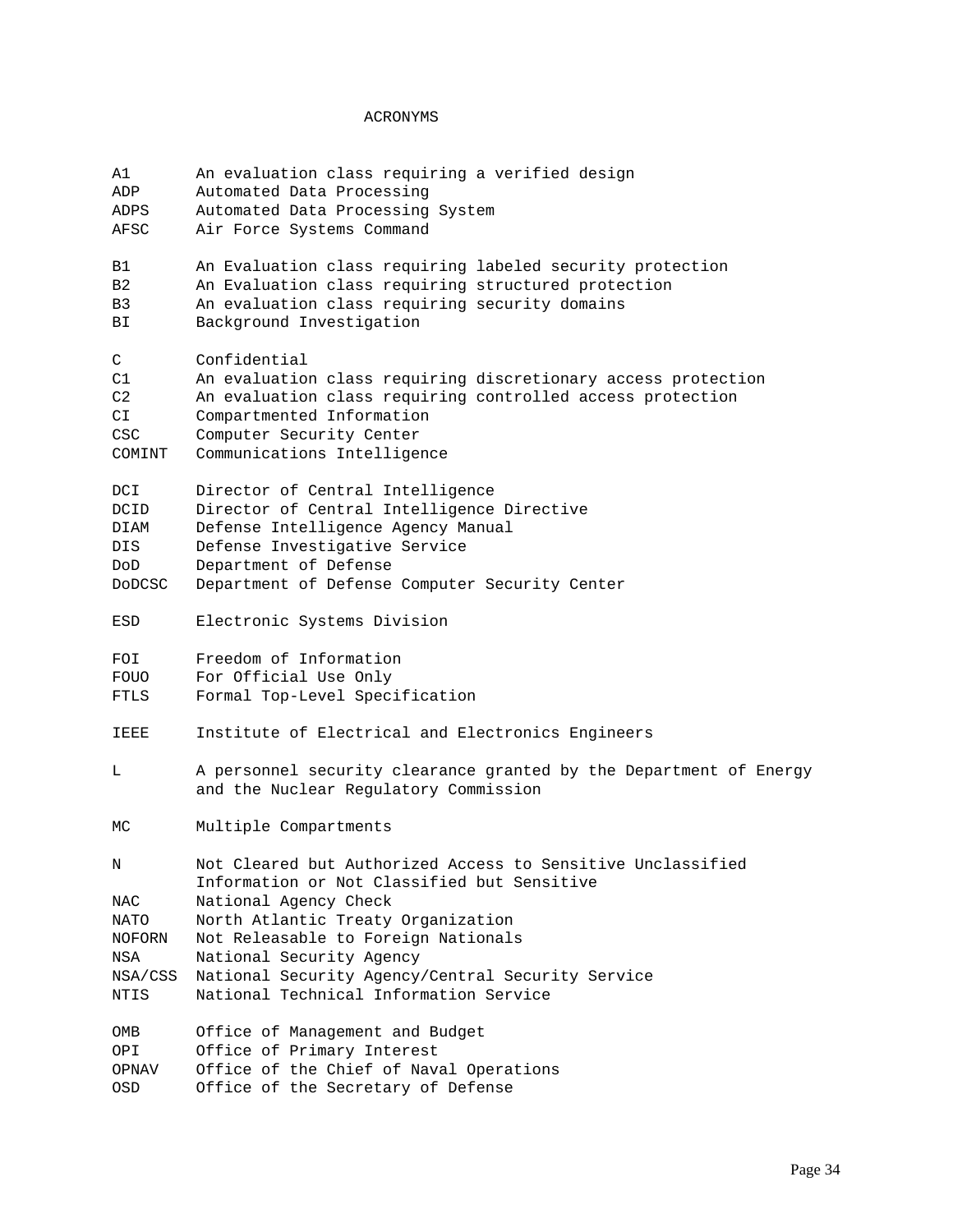PRO PIN Caution--Proprietary Information Involved

Q A personnel security clearance granted by the Department of Energy and the Nuclear Regulatory Commission

| S        | Secret                                                              |
|----------|---------------------------------------------------------------------|
| SBI      | Special Background Investigation                                    |
| SCI      | Sensitive Compartmented Information                                 |
| SIOP     | Single Integrated Operational Plan                                  |
| SIOP-ESI | Single Integrated Operational Plan--Extremely Sensitive Information |
| SM       | Staff Memorandum                                                    |
| STD      | Standard                                                            |
| TCB      | Trusted Computing Base                                              |
| TS       | Top Secret                                                          |
| U        | Uncleared or Unclassified                                           |
| U.S.     | United States                                                       |
| IC.      | One Compartment                                                     |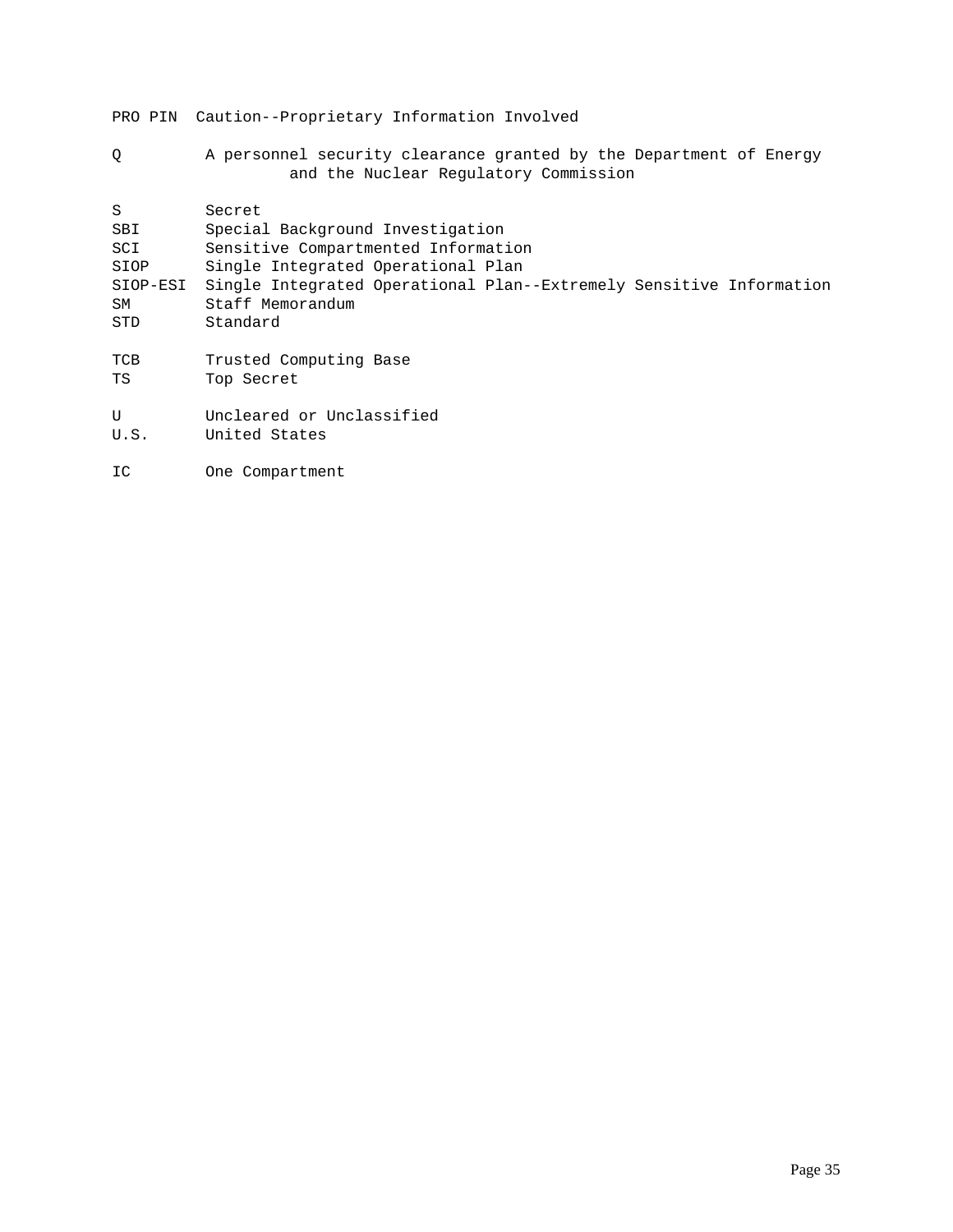### REFERENCES

- 1. DoD Computer Security Center, Computer Security Requirements -- Guidance for Applying the Department of Defense Trusted Computer System Evaluation Criteria in Specific Environments, CSC-STD-003-85, 25 June 1985.
- 2. DoD Directive 5215.1, "Computer Security Evaluation Center," 25 October 1982.
- 3. DoD Regulation 5200.1-R, Information Security Program Regulation, August 1982.
- 4. DoD Computer Security Center, DoD Trusted Computer System Evaluation Criteria, CSC-STD-001-83, IS August 1983.
- 5. Army Regulation 380-380, Automated Systems Security, IS June 1979.
- 6. Office of the Chief of Naval Operations (OPNAV) Instruction 5239. IA "Department of the Navy Automatic Data Processing Security Program," 3' August 1982.
- 7. Air Force Regulation 205-16, Automated Data Processing System (ADPS) Security Policy, Procedures, and Responsibilities, I August 1984.
- 8. Marine Corps Order P5510.14, Marine Corps Automatic Data Processing (ADP) Security Manual, 4 November 1982.
- 9. DoD Directive 5220.22, "DoD Industrial Security Program," 8 December 1980.
- 10. DoD Directive 5200.28, "Security Requirements for Automatic Data Processing Systems," 29 April 1978.
- 11. DoD Manual 5200.28-M, ADP Security Manual Techniques and Procedures for Implementing, Deactivating, Testing, and Evaluating Secure Resource-Sharing ADP Systems, 25 June 1979.
- 12. Defense Intelligence Agency Manual (DIAM) 50-4, "Security of Compartmented Computer Operations (U)," 24 June 1980, CONFIDENTIAL.
- 13. National Security Agency/Central Security Service (NSA/CSS) Directive 10-27, "Security Requirements for Automatic Data Processing (ADP) Systems," 29 March 1984.
- 14. Director of Central Intelligence Directive (DCID), "Security Controls on the Dissemination of Intelligence Information (U)," 7 January 1984, CONFIDENTIAL.
- 15. DoD Directive 5400.7, "DoD Freedom of Information Act Program," 24 April 1980.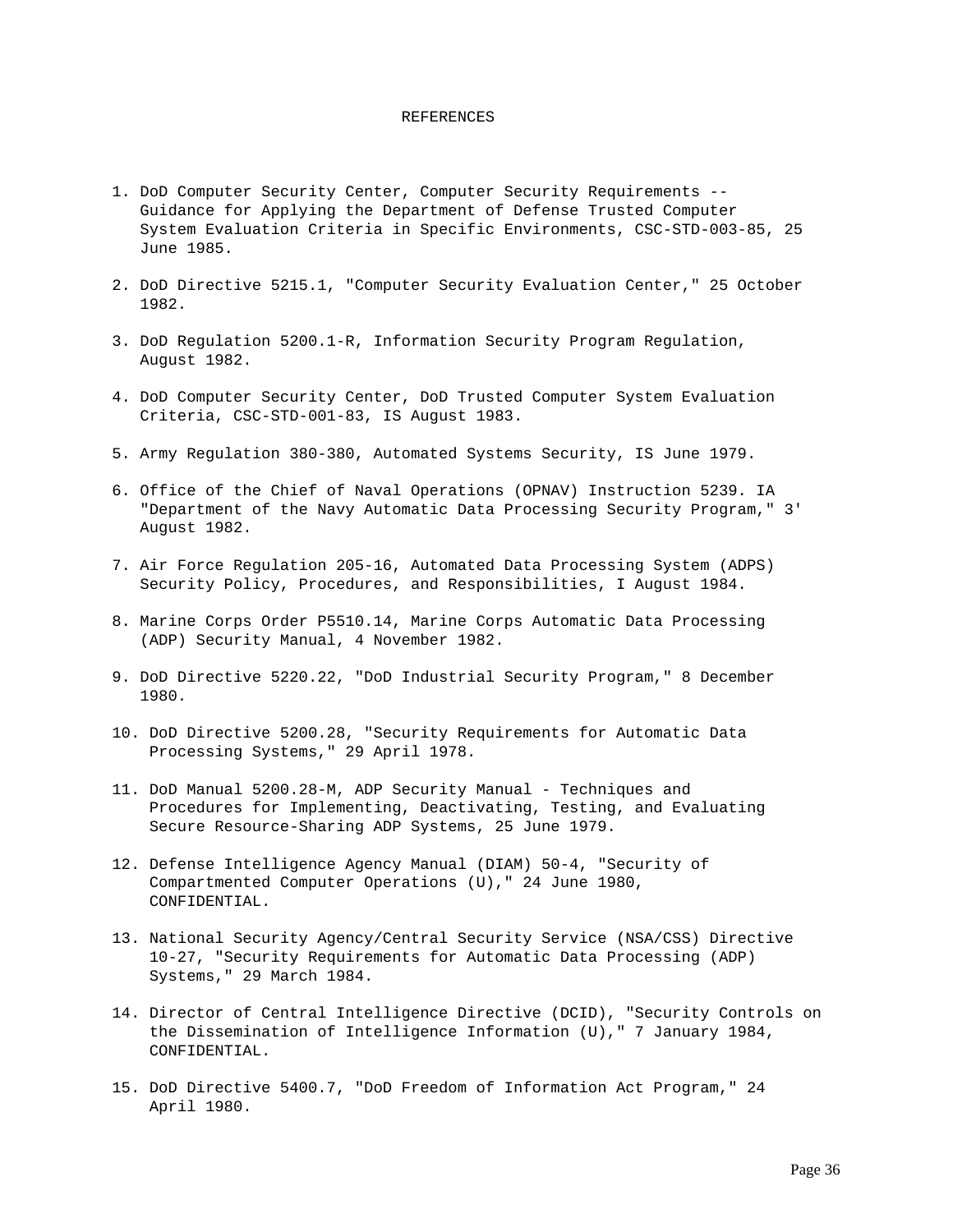- 16. Office of the Secretary of Defense (OSD) Memorandum, "Control of Unclassified Technology with Military Application," 18 October 1983.
- 17. Anderson, James P., "An Approach to Identification of Minimum TCB Requirements for Various Threat/Risk Environments," Proceedings of the 1983 IEEE Symposium on Security and Privacy, 24-27 April 1983.
- 18. Schell, Roger R., "Evaluating Security Properties of Systems," Proceedings of the IEEE Symposium on Security and Privacy, 24-27 April 1983.
- 19. Defense Investigative Service (DIS) Manual 20-1, Manual for Personnel Security Investigations, 30 January 1981.
- 20. DoD Regulation 5220.22-R, Industrial Security Regulation, January 1983.
- 21. National Disclosure Policy I, 9 September 1981.
- 22. DoD Directive 5230.11, "Disclosure of Classified Military Information to Foreign Governments and International Organizations," 31 December 1976.
- 23. Title 35, United States Code, Section 181-188, "Patent Secrecy."
- 24. Title 5, United States Code, Section 551, "Administrative Procedures Act."
- 25. DoD Directive 5400.11, "Department of Defense Privacy Program," 9 June 1982.
- 26. DoD Directive 5100.36, "Defense Scientific and Technical Information Program," 2 October 1981.
- 27. DoD Directive 5010.12, "Management of Technical Data," 5 December 1968.
- 28. Title 18, United States Code, Section 1905, "Disclosure of Confidential Information Generally."
- 29. DoD Directive 5200.1, "DoD Information Security Program," 7 June 1982.
- 30. Office of Management and Budget (OMB) Circular No. A-71, Transmittal Memorandum No. I, "Security of Federal Automated Information Systems, 27 July 1978.
- 31. Joint Chiefs of Staff (JCS) Staff Memorandum (SM) 313-83, Safeguarding the Single Integrated Operational Plan (SIOP) (U), 10 May 1983, SECRET.
- 32. "Security Policy on Intelligence Information in Automated Systems and Networks (U)," Promulgated by the DCI, 4 January 1983, CONFIDENTIAL.
- 33. Director of Central Intelligence Computer Security Manual (U), Prepared for the DCI by the Security Committee, 4 January 1983, CONFIDENTIAL.